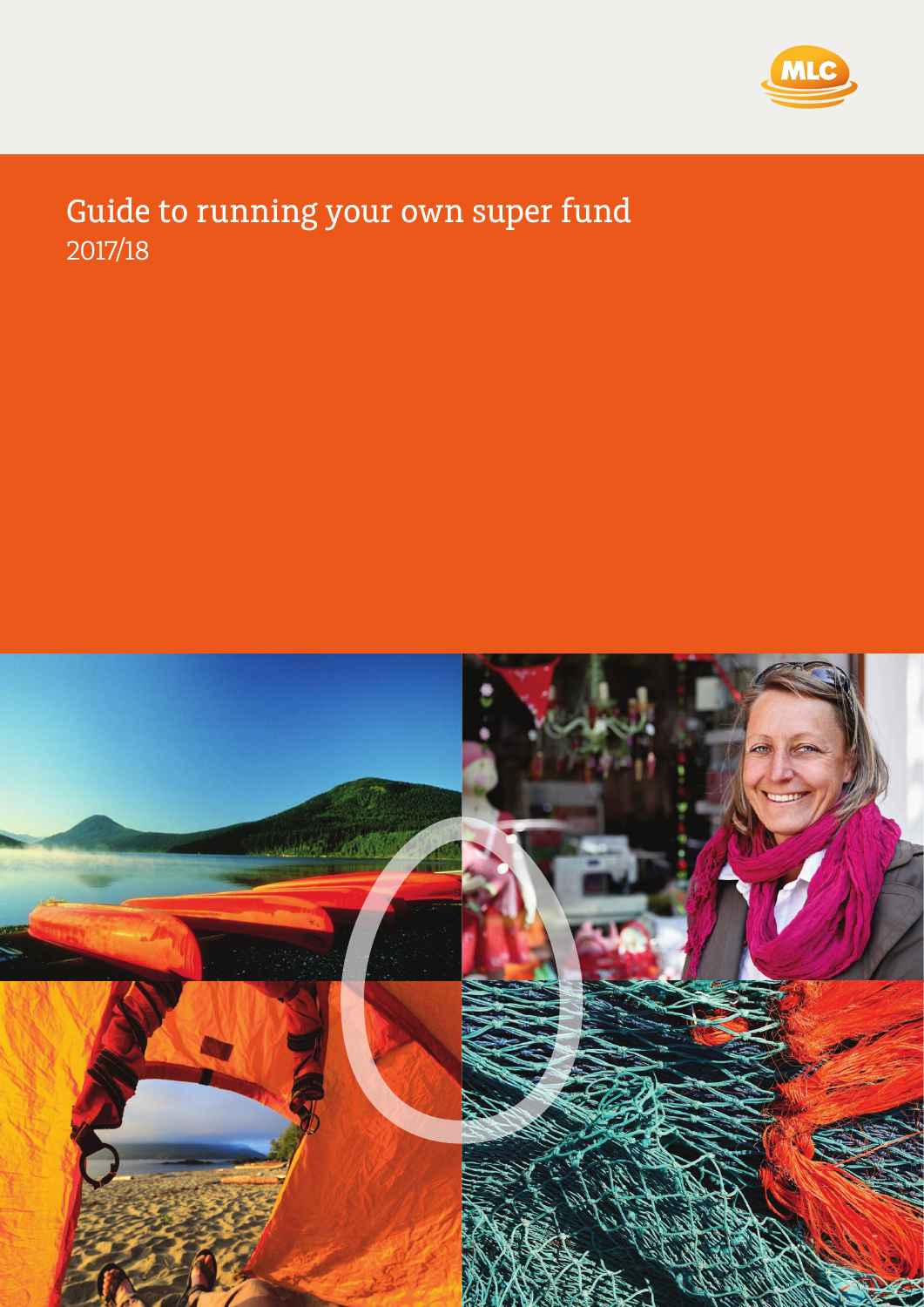**While running an SMSF can give you greater control of your retirement savings, it's a big commitment that involves additional responsibilities.**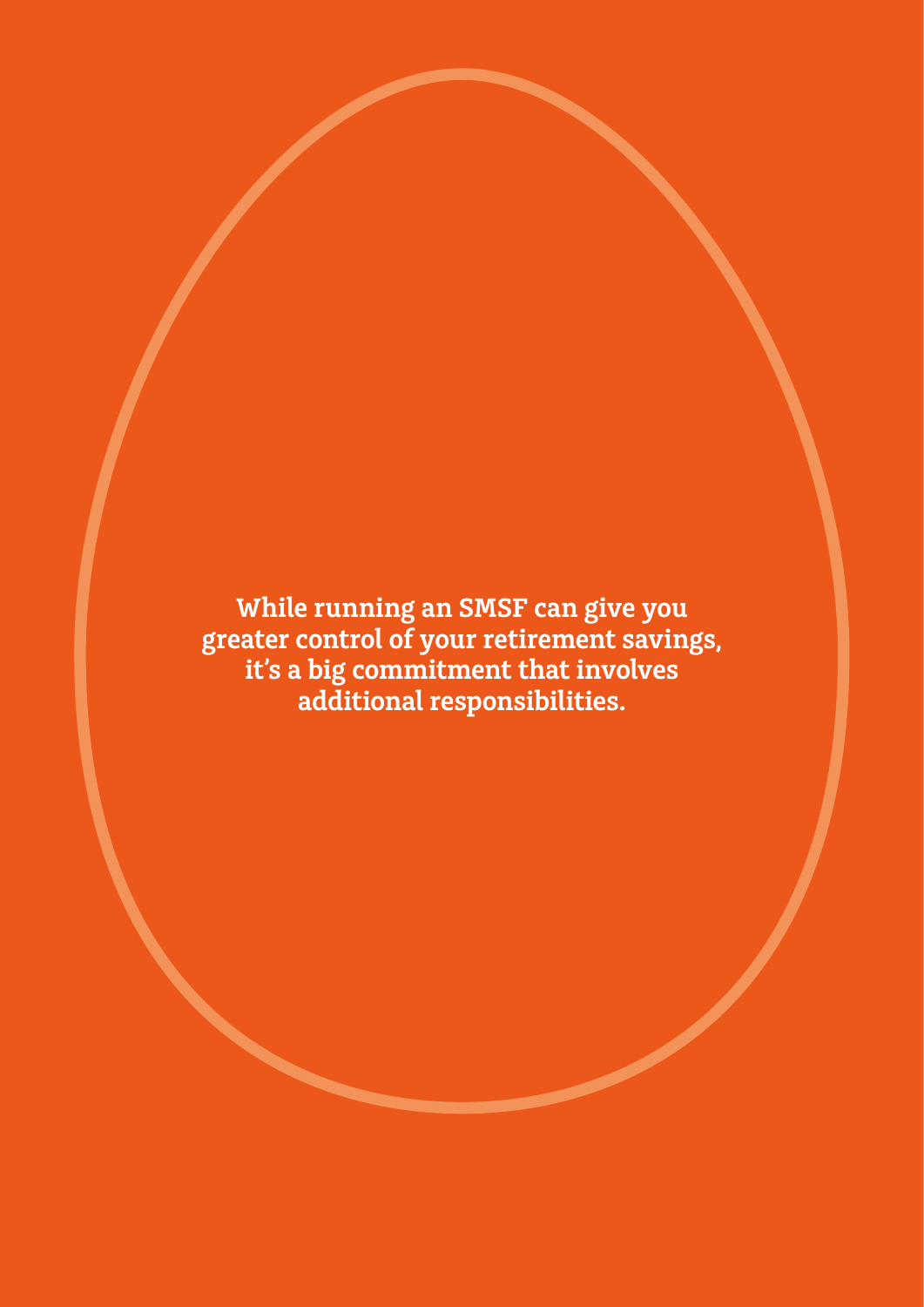# **Contents**

| <b>D-I-Y super</b>                   | 5  |
|--------------------------------------|----|
| Benefits of running your own fund    | 6  |
| Is an SMSF right for you?            | 8  |
| <b>Steps to setting up an SMSF</b>   | 10 |
| <b>Trustee and residency rules</b>   | 12 |
| <b>Investment strategy and rules</b> | 14 |
| <b>Borrowing with an LRBA</b>        | 18 |
| <b>Insuring in an SMSF</b>           | 20 |
| <b>Starting a pension</b>            | 22 |
| <b>SMSFs and estate planning</b>     | 24 |

#### **Important information**

The content in this booklet assumes the super fund is a complying fund. The information and strategies provided are based on our interpretation of superannuation, social security and taxation laws as at 1 July 2017. Because these laws are complex and change frequently, you should obtain advice specific to your own personal circumstances, financial needs and investment objectives before you decide to implement any of these strategies.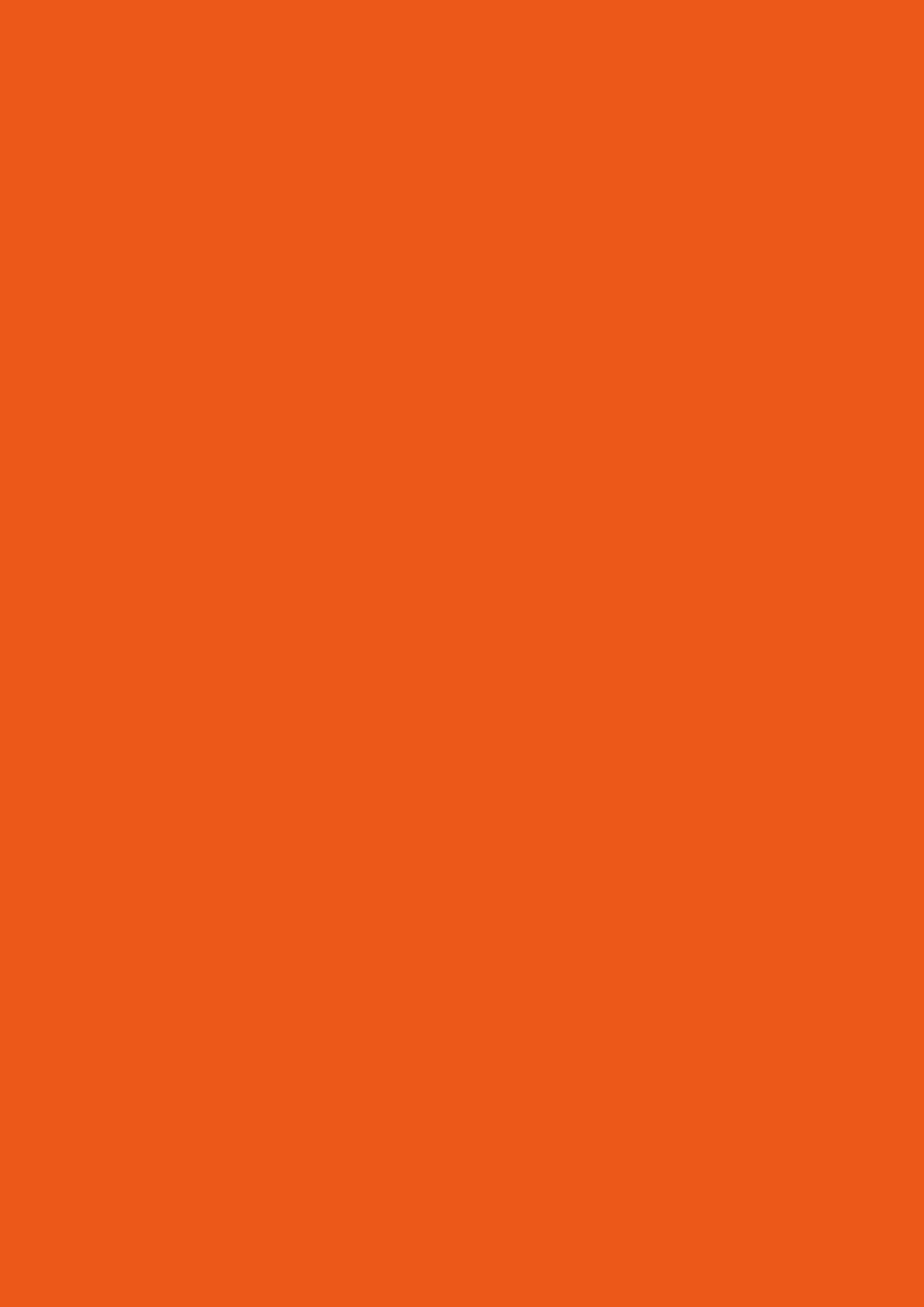# **D-I-Y super**

# Self-managed super funds (SMSFs) are the fastest growing super sector in Australia.

One of the key reasons for their growing popularity is the level of investment freedom they offer.

With an SMSF you can create your own investment strategy and select from a broader range of investments.

Other advantages include potentially greater tax and estate planning flexibility and the opportunity to set up one fund for up to four people.

But with these additional benefits comes a range of additional responsibilities not required if you choose to hold your super with a 'publicly available' fund.

In this guide, we explain the:

- possible benefits of running your own fund
- things to consider before setting one up
- who can be a trustee and the obligations that need to be met
- where a fund can invest
- borrowing in an SMSF, and
- insuring in an SMSF.

To find out more about setting up an SMSF, we recommend you consider speaking with a financial adviser.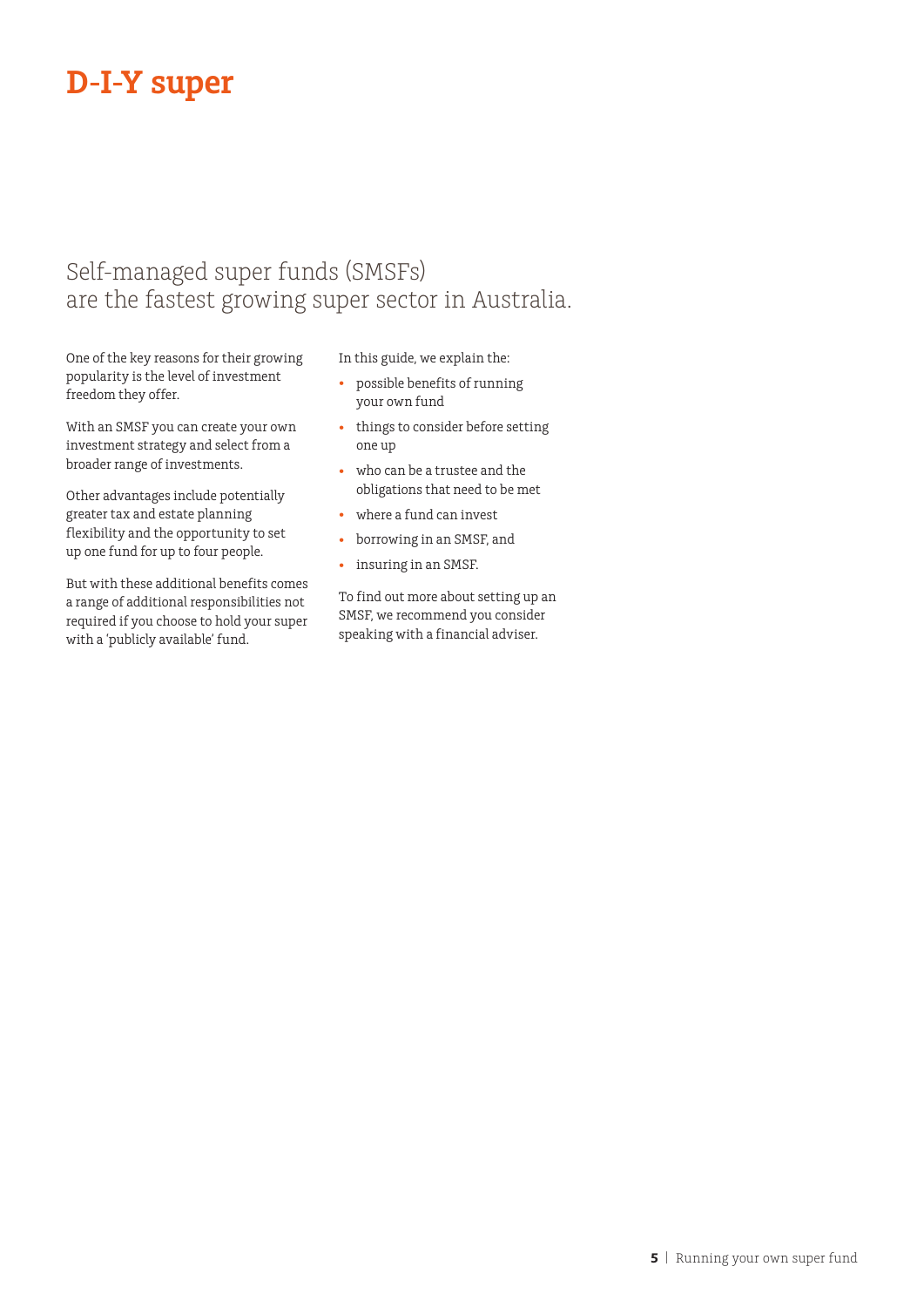# **Benefits of running your own fund**

# SMSFs can offer a number of features and benefits generally not available with other super arrangements.

### **More investment control**

You can establish your own investment strategy (see page 14) and directly control where and how your super is invested.

This includes:

- setting the fund's investment objectives
- determining how much to invest in the different asset classes such as shares, property, cash and fixed interest, and
- selecting the specific investments you want the fund to hold.

You can also implement:

- **different investment strategies** for each fund member, which may be appropriate if the members have significantly different ages, super balances or risk tolerances, or
- **one investment strategy** that takes into account the collective needs of all members, which will be easier to administer.

# **More investment choice**

You can select from a wider range of investments, such as:

- all listed shares
- some unlisted shares
- residential and business property, and
- collectables such as artwork, stamps and coins.

# **One fund for the family**

You can have up to four members in an SMSF. By adding family members, such as adult children, you could increase the fund's balance considerably. This could allow the fund to:

- purchase assets it currently doesn't have sufficient money to buy, such as residential or business property, and
- make some significant cost savings, as many of the costs involved when setting up and running an SMSF are a fixed amount (ie they don't increase if the fund balance does).

Having one fund for the family can also give you more flexibility to decide which assets are sold to pay a death benefit if a fund member dies.

# **Borrowing to make larger investments**

SMSFs can borrow to buy assets (such as shares and property) that it currently doesn't have enough money to purchase outright (see page 18).

For example, if you're a business owner, your SMSF could purchase your business property using cash already in the fund and borrow the rest.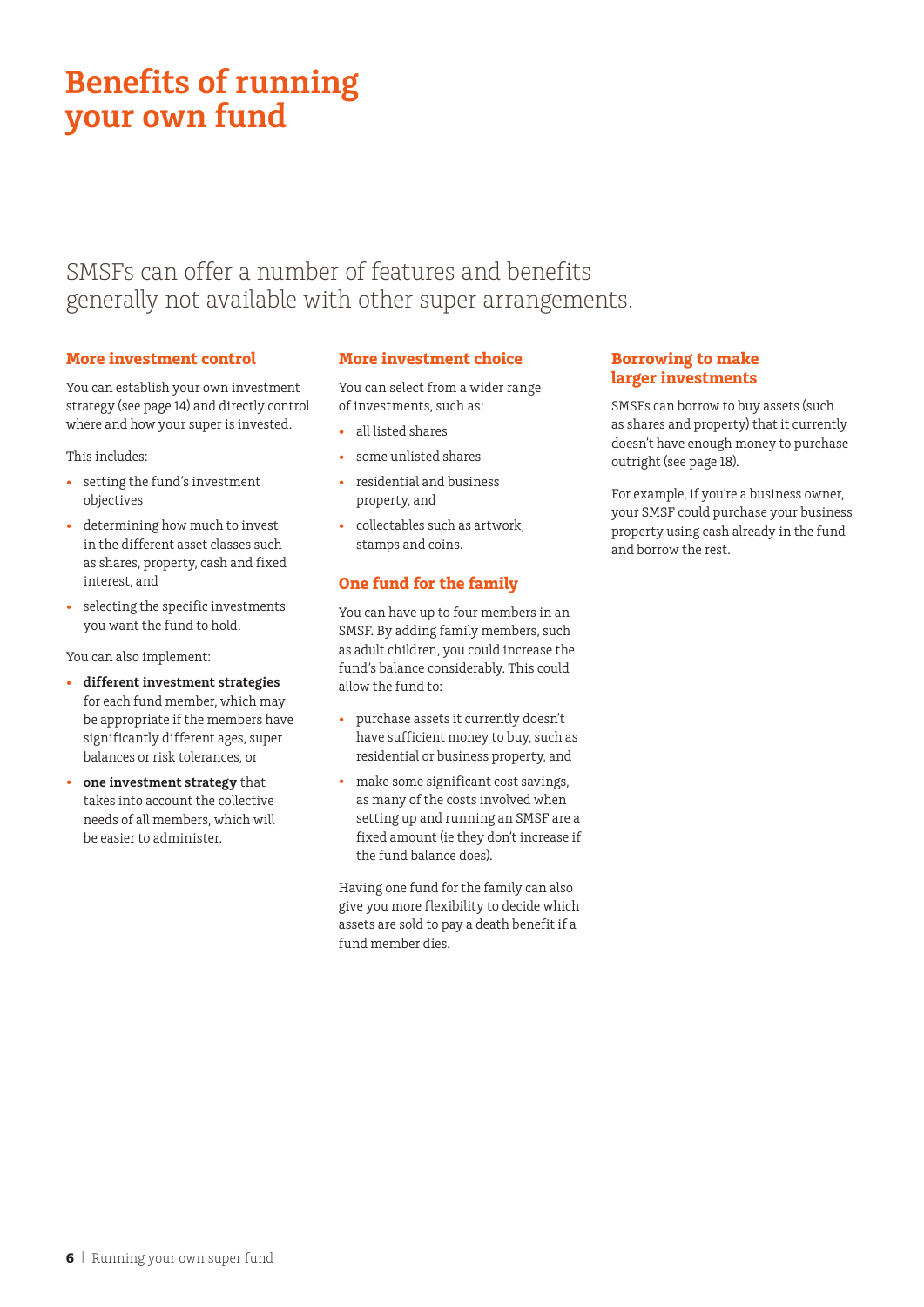#### **Tax considerations**

With SMSFs you may be able to:

- take greater control over the timing of tax events, such as when capital gains and losses on assets are realised
- transfer certain assets directly into your fund by making 'in specie' contributions, where investment earnings will be concessionally taxed, and
- potentially start a pension without triggering capital gains tax.

Also, if a member dies or becomes disabled and is aged less than 65, the fund may be able to claim the future service element (FSE) of the benefit as a tax deduction.

This deduction could be used to offset the SMSF's tax liabilities in the year of death or disability. Also, any unused tax deduction can be carried forward to offset tax liabilities in future years, including those relating to new members, until the deduction is exhausted.

If the FSE deduction is large enough, the SMSF may not have to pay tax for many years. This can particularly benefit SMSFs where family members such as adult children can be added to make the most of this tax concession.

## **Greater estate planning certainty and flexibility**

You can nominate which of your eligible dependants you'd like to receive your benefit in the event of your death without having to meet some of the constraints that apply to other super arrangements - see page 24.

#### **Other super benefits**

Just like other super funds, if you have an SMSF:

- you may be able to make contributions from your pre-tax salary or claim your contributions as a tax deduction
- investment earnings are generally taxed at a maximum rate of 15%
- there's no tax on investment earnings from assets held in 'retirement phase' accounts**<sup>1</sup>**
- you won't pay tax on lump sum and pension payments received from an SMSF at age 60 or over, and
- your fund may be able to arrange cost-effective life and total and permanent disability insurance (see page 20).
- **1** From 1 July 2017, there is a limit on how much super you can transfer to 'retirement phase' during your lifetime. This is known as the 'transfer balance cap' and in 2017/18 it's \$1.6 million. This cap will be indexed in future years.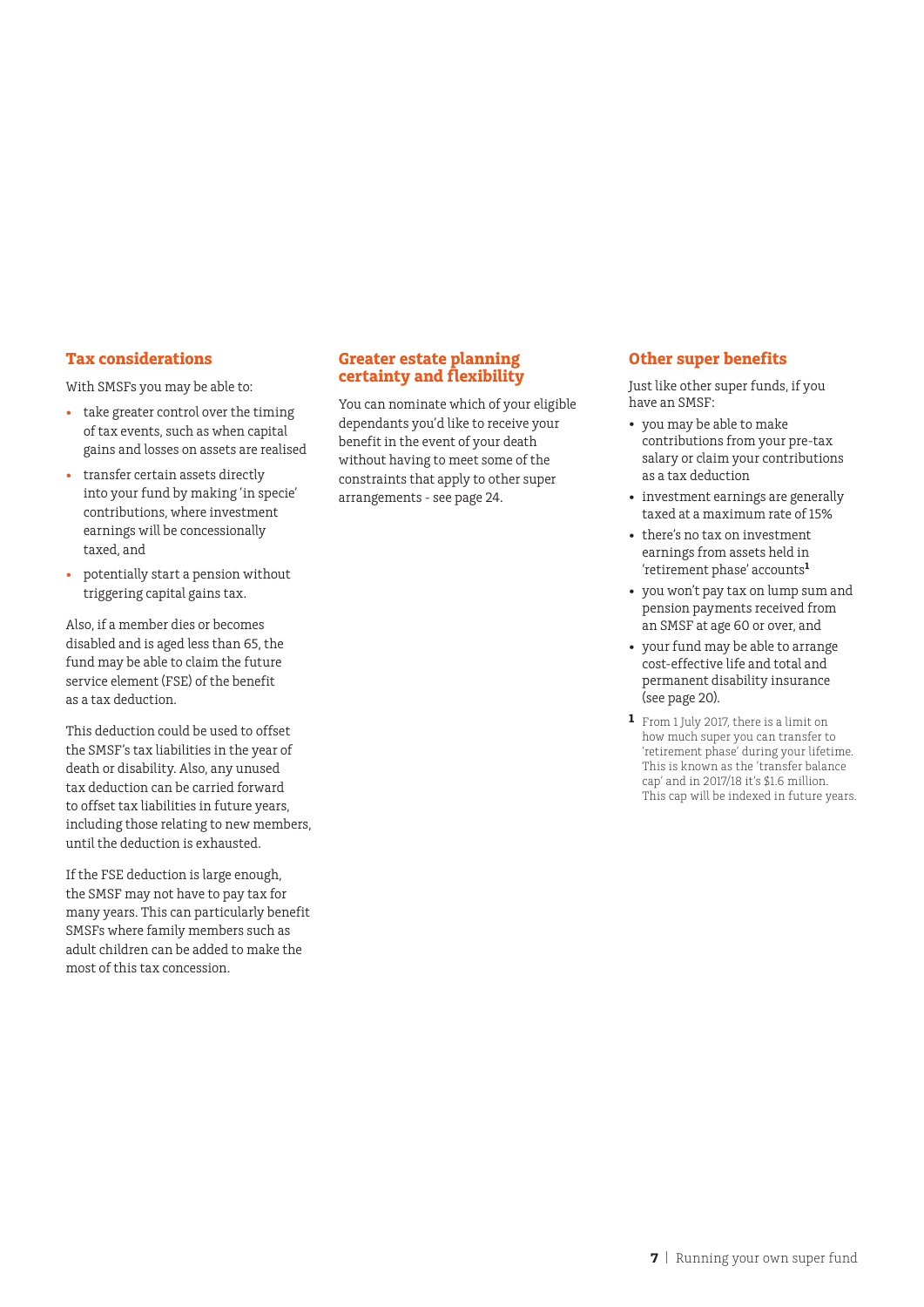# **Is an SMSF right for you?**

# While running an SMSF can give you greater control of your super and retirement savings, it's a big commitment.

### **Key issues to consider**

Some important issues to consider before deciding whether to set up an SMSF include:

#### **1. Do you have enough time, knowledge and skills to manage your own super?**

You and all your fellow members will need to be fund trustees (or directors of a corporate trustee) and vice versa. This means you will all be responsible for running the fund and meeting a range of legal and administrative obligations (see below).

#### **2. Do you need the additional benefits an SMSF can provide?**

For example, the investment choices offered by a publicly available super fund may be more than sufficient for your needs. Also, publicly available super funds have their own trustees, so you don't have to take on this responsibility.

#### **3. Do you have enough super money to make an SMSF cost-effective?**

To make running an SMSF a cost effective exercise, you and your fellow members will typically need upwards of \$350,000 in total in your SMSF.

# **What are your trustee oblgations?**

SMSF trustees are responsible for meeting a range of legal and administrative obligations and penalties may apply if you don't perform your duties.

Some of the key trustee obligations include:

- holding assets for the sole purpose of providing retirement benefits to members, or to their dependants if a member dies before retirement (see page 16)
- developing, implementing and reviewing an investment strategy for your fund (see page 14)
- keeping your super assets separate from other assets such as your personal or business assets and assets of employers who contribute to the fund
- preparing and keeping proper records, including financial statements, tax returns, audits, actuarial certificates (where applicable) and minutes of trustee meetings and decisions
- not lending money or providing financial assistance to members or their relatives using fund assets (see page 17)
- not borrowing money except in limited circumstances, such as to purchase investments using a 'limited recourse borrowing arrangement' (see page 18)
- not allowing certain 'in-house assets'**<sup>2</sup>** to exceed 5% of the total fund assets valued at market value (see page 17), and
- not releasing benefits to members earlier than is legally permitted.
- **2** An in-house asset is a loan to, or an investment in, a related party of the fund, an investment in a related trust of the fund or a fund asset that is leased to a related party.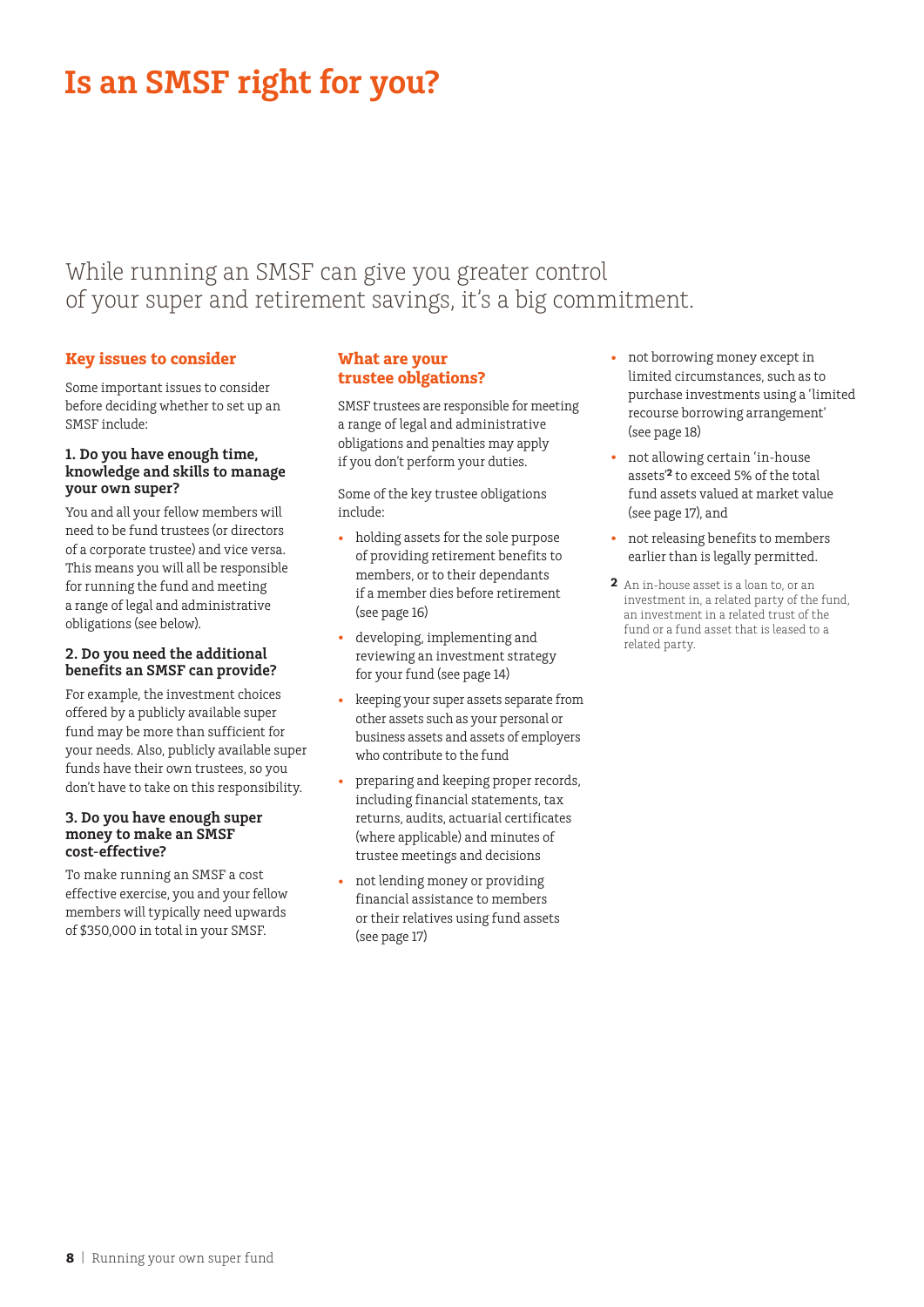## **Who can help you manage your obligations?**

If an SMSF is the right super solution for you and your fellow members, there are a range of professionals that can help you set up and manage your super, and reduce your compliance risks.

These include:

- **solicitors** who can provide you with an appropriate trust deed and governing rules for your fund, and advise you on other legal matters
- **financial advisers** who can help you develop and implement an investment strategy for the fund (see page 14), select investments to match that strategy, determine the right insurances, advise on starting and running pensions in your fund and co-ordinate your estate planning, and
- **accountants** who are registered tax agents and can look after the fund's record keeping and reporting requirements, and provide taxation advice.

There are also companies that offer a comprehensive package of legal, administration, accounting and auditing services to help you meet your trustee obligations.

The key to running your own super fund is to get expert advice and assistance and not try to do it all yourself.

#### **ATO information for SMSF trustees**

The Australian Taxation Office website (**ato.gov.au** and search 'self-managed super funds') contains a range of written information and educational videos for SMSF trustees on topics such as:

- Super changes for self-managed super funds
- Thinking about self-managed super
- Setting up
- Contributions and rollovers
- Investing
- Paying benefits
- Winding up
- Administering and reporting
- SMSF auditors.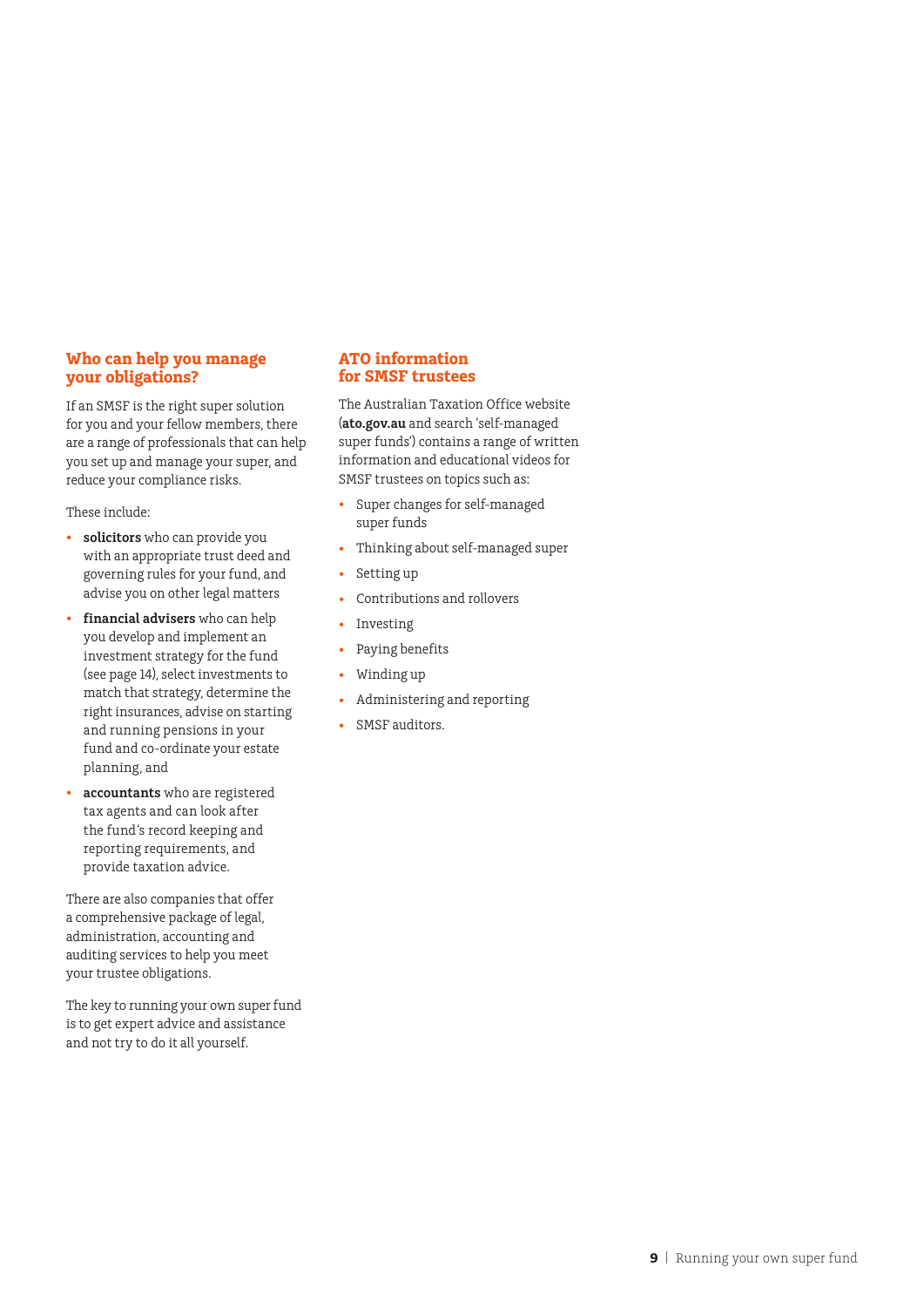# **Steps to setting up an SMSF**

If the decision is made to start an SMSF, there are ten key steps that need to be taken to get the fund up and running.

While these steps contain many administrative elements, it's important they are all completed and in the right order. You should consider seeking professional advice from a solicitor, registered tax agent and financial adviser before setting up an SMSF.

Some practical issues can also arise during the start-up phase, including how to meet the preliminary costs of establishing the fund and making time critical investments while waiting for rollovers to be processed.

#### **Step 1: Choose a trustee structure**

The first thing you need to do is decide whether you and your fellow members will each be an individual trustee or you will use a 'corporate trustee'.

This is an important decision, as it will impact a range of other steps, such as the name(s) in which the investments are held and how your fund will need to be run.

While individual trustees are more common, there are a number of benefits of having a corporate trustee (see page 12).

#### **Step 2: Obtain a trust deed**

SMSFs need to have a 'trust deed'. This is a legal document that sets out the rules for establishing and running your fund and, along with the superannuation laws, governs how your fund needs to be operated.

The deed should cover, among other things:

- your fund's objectives
- who your fund's members are
- who can be a trustee and how trustees are to be appointed or removed
- when contributions can be made
- how and when benefits can be paid
- how professional advisers are to be appointed, and
- the procedures for winding up your fund.

Your trust deed can be tailored to meet the specific needs and objectives of your fund members, but not to the extent that it overrides other legal requirements.

Because the trust deed is a very important legal document, it must be prepared by a suitably experienced legal professional.

You could use a solicitor who specialises in this area or purchase a deed from an SMSF service provider that has been 'pre-prepared' by legal experts.

#### **Step 3: Sign trustee declarations**

All new trustees must sign a 'trustee declaration' within 21 days of becoming a trustee or director of a corporate trustee. This form requires you to acknowledge you understand:

- the rules that apply when making contributions, purchasing and managing investments and paying benefits
- the general duties you will need to meet
- your fund is to be maintained for the 'sole purpose' of providing benefits to the fund members upon their retirement or the members' beneficiaries if they die
- investment restrictions which apply to the fund, and
- your legal and other obligations.

The ATO has developed a 'Trustee declaration form' that can be downloaded from **ato.gov.au**

#### **Step 4: Record members' TFNs**

Your fund will need to record each member's Tax File Number (TFN). If it doesn't, your fund:

- will not be able to accept personal before-tax or after-tax super contributions and contributions on behalf of a spouse, and
- will need to deduct additional tax from employer contributions made in respect of that member.

Also, the fund's members may not be able to receive a co-contribution or Low Income Superannuation Tax Offset from the Federal Government.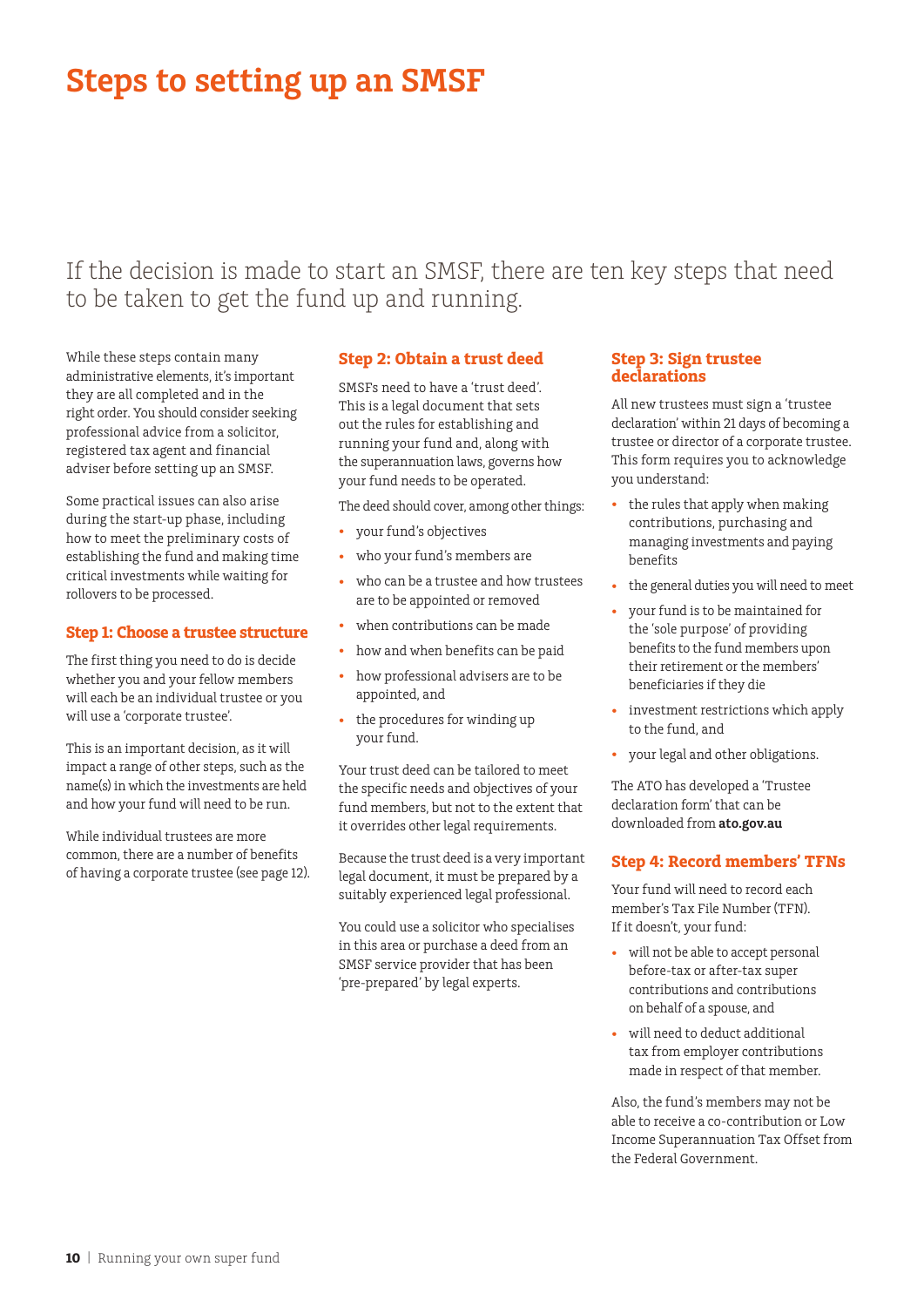#### **Step 5: Register with ATO**

Your fund needs to be registered with the ATO within 60 days of being established and you will need to elect for your fund to be regulated, so that it will be eligible for the superannuation tax concessions.

You will also need to register your fund for GST if it is likely to have an annual turnover of more than \$75,000 pa.

Annual GST turnover does not include contributions, income from financial assets (such as interest, dividends and rent from Australian residential property) and income generated outside Australia, but does include income from the lease of equipment or commercial property.

This registration must be completed within 21 days after becoming required to register for GST.

Once the ATO has approved your fund's registration, you will be issued with a TFN and ABN for your fund.

You may also need to be registered for PAYG withholding tax, such as in the case where your fund is going to make payments (lump sum or pensions) to members aged less than 60 years old.

#### **Step 6: Open a bank account**

Your SMSF will need a bank account so it can accept cash contributions, receive income from investments, pay fund expenses and pay benefits to members.

The account needs to be opened in the names of your fund's trustees and the money must be kept completely separate from your personal or business assets.

Also, your fund must hold assets before it can be legally established. This is usually done by making cash contributions into your fund's bank account.

While this can be a nominal amount, you may want to contribute say \$3,000 to \$5,000 so your fund will have enough cash to cover some or all of the set-up costs. Such contributions will count towards your contribution caps.

#### **Step 7: Prepare an investment strategy**

You must prepare an investment strategy for your fund that takes into account all your fund's members' needs and circumstances before any investments can be made (see page 14).

#### **Step 8: Accept contributions and rollovers**

Cash contributions can be made into your fund. Money can also be rolled over (transferred) directly from another complying super fund.

The fund that you transfer the money from will usually need to establish that your SMSF is a complying superannuation fund by looking up your fund's details on the ATO website.

It would therefore usually only be possible to rollover money to your fund when it is up and running.

#### **Step 9: Appoint professionals**

You need to appoint an independent auditor to review your fund's activities each year and ensure it complies with the relevant laws.

If you have not engaged them already in the establishment of your fund, you may also want to use the services of other professionals, such as a solicitor, financial adviser, accountant and registered tax agent and fund administrator (see page 9).

## **Step 10: Plan for the future**

Your fund's members should consider completing a suitable death benefit nomination so their super will be paid according to their wishes when they die (see page 24).

The options available in your SMSF will depend on what's allowed under the trust deed.

It's important to know what type of nominations can be made in line with your trust deed and the form in which the nominations must be made to ensure they are valid.

Your fund may also want to take a range of insurances for you and your other fund members. This can make the cover more affordable than if your fund's members' bought it themselves outside of super (see page 20).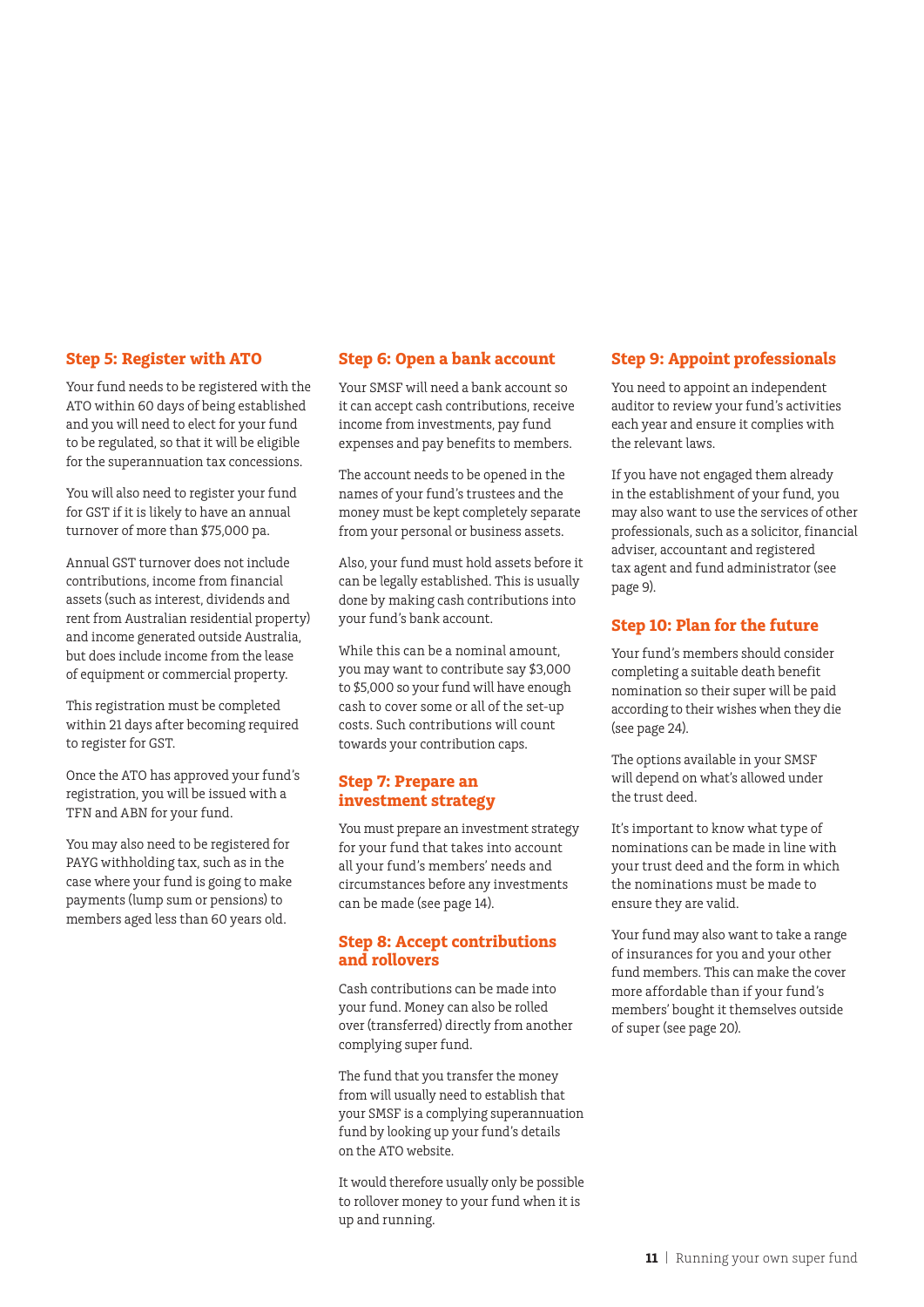# **Trustee and residency rules**

# There are a range of trustee and residency rules that need to be met when running your own fund.

### **Who can be an SMSF member?**

Essentially anyone can be a member of an SMSF provided they:

- are not an employee of another member unless they are related to them, and
- are not a 'disqualified person'.

#### A **disqualified person** is someone who:

- is disqualified by the Australian Taxation Office or the Australian Prudential Regulation Authority as acting as trustee of a superannuation fund
- is an undischarged bankrupt, or
- has been convicted of an offence for dishonest conduct arising out of a law of the Commonwealth, State, Territory or foreign government, such as fraud.

An SMSF can have between one and four members, although generally funds have two members.

Common examples are a couple and two people who are in business together.

### **The trustee options and eligibility rules**

Each member needs to be either an 'individual trustee' of the fund or a director of a trustee company, which is known as a 'corporate trustee'.

#### **Who can be an individual trustee?**

You can be an individual trustee if you are a member of the fund and so long as you are not a 'disqualified person' and are not:

- a minor (ie a child under 18 years of age) where you will need a parent (who may also be a member of the fund), a guardian or a Legal Personal Representative to act as trustee on your behalf, or
- a person with a mental or physical incapacity which prevents you from acting as trustee, where you will need another person who holds an 'enduring power of attorney' to act as trustee for you.

#### **Which companies can be a corporate trustee?**

Most companies can be used as a corporate trustee provided:

- a director, executive, secretary or other 'responsible officer' is not a 'disqualified person'
- all directors are members
- a receiver, official manager or provisional liquidator has not been appointed, or
- action has not commenced to wind-up the company.

It is usually considered best to have a separate corporate trustee for your SMSF.

This helps keep your SMSF's assets separate from your other personal or business assets, as required by law.

Also, directors of the corporate trustee can generally only be members of an SMSF, while another company may have directors who will not be SMSF members.

#### **What are the benefits of having a corporate trustee?**

A corporate trustee can offer a number of benefits including:

- **Less cost and effort when membership changes.** With individual trustees, the title to the fund's assets needs to be transferred into the new trustees' names when a member joins or leaves the fund. Conversely, with a corporate trustee, the company holds legal title to all the fund's assets, so no transfer of names is required when members are added or removed.
- **Greater protection from litigation.** If individual trustees are involved in a legal dispute, their personal assets may be exposed. With a corporate trustee, any action will generally be limited to the assets of the company, not the company directors'.
- **Greater control for single members.**  If a person who is the single member of an SMSF wants to be an individual trustee, another person must be appointed as a second individual trustee. However, a sole member can be the only director of a corporate trustee and have total control of the fund.
- **More longevity.** As a company and SMSF can continue indefinitely, a corporate trustee can provide greater certainty over the control of the fund if a member dies or becomes incapacitated.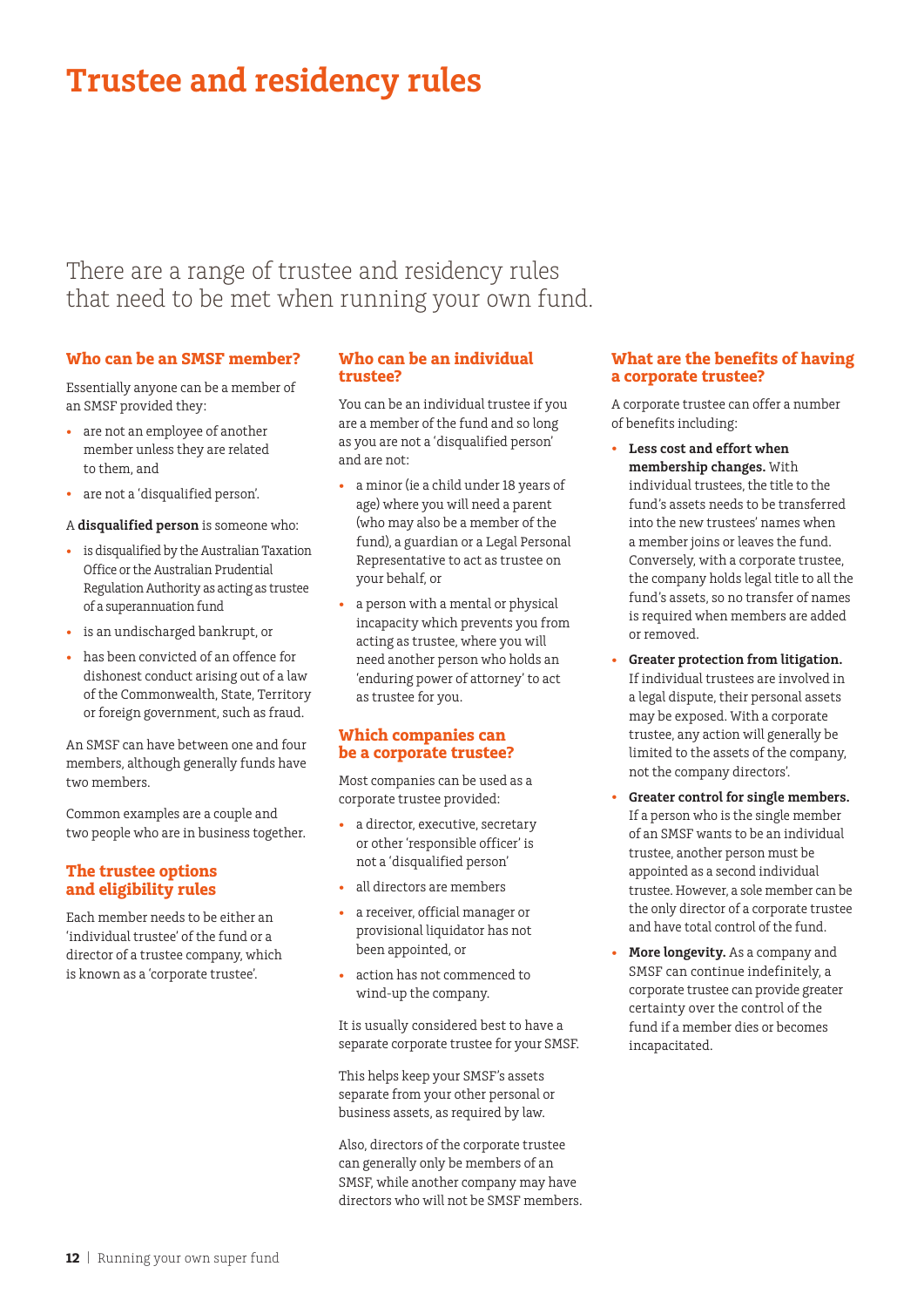#### **How much can it cost to establish a corporate trustee?**

The cost of establishing and running a corporate trustee may not be significant if a suitable company is already available. However, if a new company is established, the additional costs can include:

- an upfront establishment and registration fee, which can range from around \$800 to \$2,000 (including the cost of registering the corporate entity with the Australian Securities and Investments Commission)
- an annual review fee, which is approximately \$41, and
- annual accounting costs, which should be minimal unless the company undertakes other activities.

# **What are the residency requirements?**

To be eligible for concessional tax treatment, your SMSF needs to meet a range of conditions, including the definition of an 'Australian super fund'.

Broadly, to meet this definition, your fund needs to be established in Australia, or at least one of the fund's assets must be located in Australia. Also, certain tests need to be satisfied.

While these rules are complex, it's important you are aware that certain components of this definition could be breached if you, or another fund member, goes overseas.

Before going overseas for an extended period, you should make sure you don't breach the requirements. If you do, your fund could become non-complying, lose its concessional tax treatment and incur penalties.

To avoid this outcome, you may want to close the SMSF and rollover the money to a public offer fund or small APRA regulated fund. Your financial and taxation advisers can explain the implications of both these options.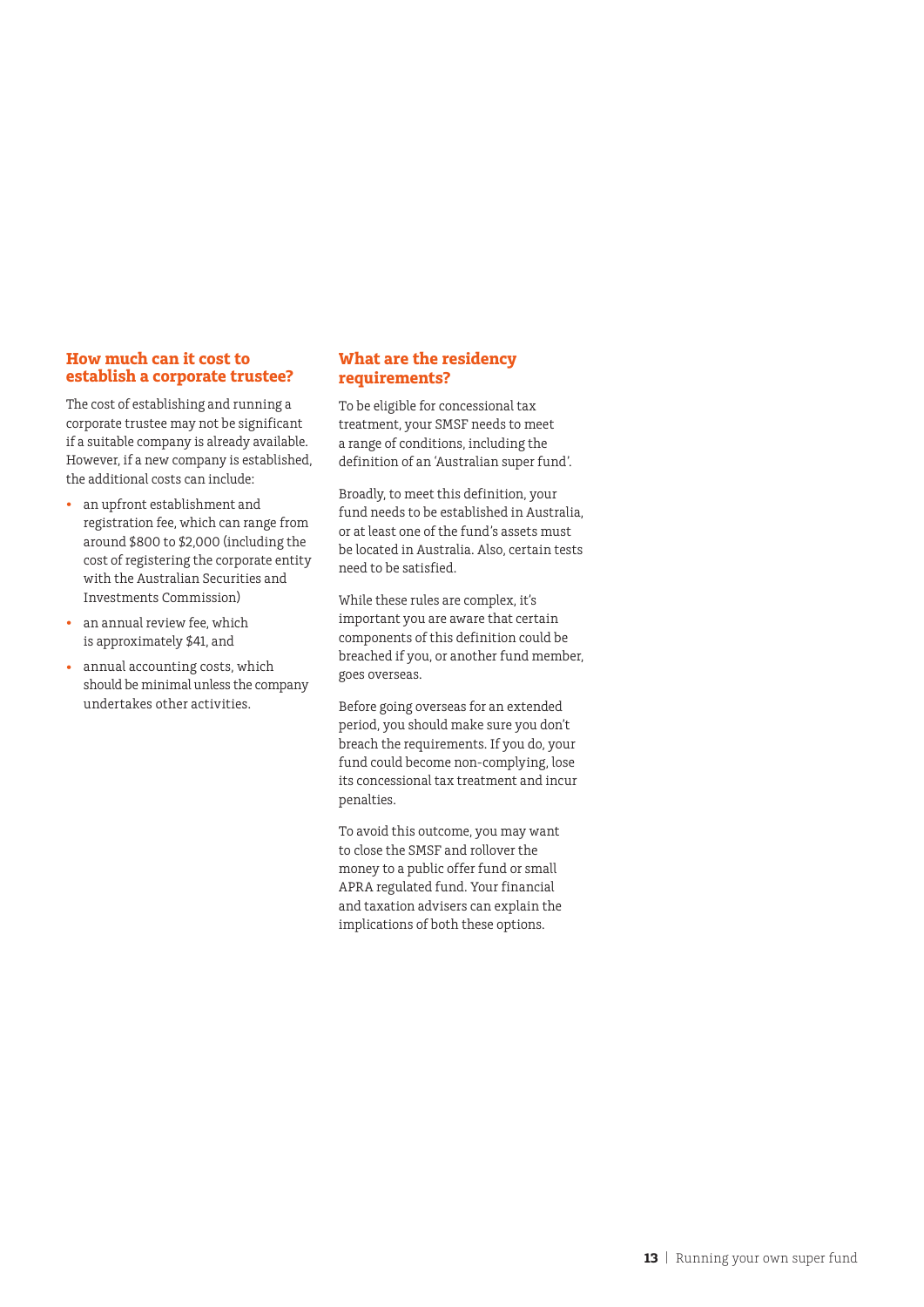# **Investment strategy and rules**

# Specific rules impact how and where you can invest, as well as borrow in the fund to purchase investments.

When creating and implementing an investment strategy for your SMSF, it's important to follow these six steps.

#### **Step 1. Assess your fund's circumstances**

This involves considering and addressing:

- your fund members' ages and investment timeframes, risk tolerances, assets and income expectations
- the need for diversification
- the potential risk and return from different investments, and
- your fund's liquidity and cashflow needs.

Liquidity refers to the ability to convert fund assets into cash. This may be necessary to meet fund expenses or make payments to members. This is particularly important if you or one of the other members is starting a pension.

It's also a good idea to keep a reasonable amount of cash or similar accessible capital-protected investments in order to avoid having to sell assets subject to capital fluctuations at low prices to meet fund expenses.

Some assets are more readily convertible into cash than others. For example, a property is generally considered an illiquid asset as it takes some time to sell and receive the proceeds.

Also, you generally cannot sell a part of a property. Other assets, such as shares or units in a managed fund may be more easily sold or redeemed, as you can choose to only sell a portion of the shares or units in some cases.

#### **Step 2. Identify your fund's investment objective**

An investment objective is a statement that captures the desired investment outcomes for your fund (or part thereof). It must:

- reflect your fund's members' needs and circumstances
- be meaningful and easily understood by interested parties (such as your fund's members, auditors and the Australian Taxation Office), and
- be measurable (ie comparable to a benchmark, such as the cash rate or inflation, or index, such as the ASX200).

Ideally, the objective should include:

- a long-term return target, which may be expressed in percentage or dollar terms, or
- a statement that captures your fund's members' readiness to accept shortterm fluctuations in the value of the fund's investments.

Examples of investment objectives that reflect these requirements are:

- to return, on average over a five-year period, at least 2% above inflation as measured by the Consumer Price Index and have a negative annual return no more than once in every five years, and
- to obtain a return at least matching the All Ordinaries Accumulation Index over five years.

#### **Step 3. Prepare your fund's investment strategy**

This is where your fund needs to stipulate how much it will invest in each of the asset classes to achieve the stated investment objective. This is known as developing an asset allocation.

One way to do this is to assign minimum and maximum weightings.

Using asset allocation ranges can give your fund the flexibility to achieve returns within set ranges. However, as a general rule, the ranges should not be too wide (eg 0% to 100%) as they will not be measurable or meaningful.

The table below provides an example of a well-diversified range-based asset allocation.

| <b>Asset class</b>             | Range         |
|--------------------------------|---------------|
| Cash                           | $0\% - 10\%$  |
| Fixed interest                 | $10\% - 45\%$ |
| Property                       | $5% - 15%$    |
| Australian shares              | $25\% - 40\%$ |
| <b>International</b><br>shares | $15% - 35%$   |

**Note:** The asset allocation above is provided for illustrative purposes only and has not been prepared with your circumstances or those of your fund in mind. You should seek professional advice when considering the appropriate asset allocation for your fund.

While investing across different asset classes will suit many funds, it is acceptable from a regulatory perspective to invest solely or primarily in a single asset such as a business real property.

Where this is done, the investment strategy should acknowledge the lack of diversification and the risks this can create.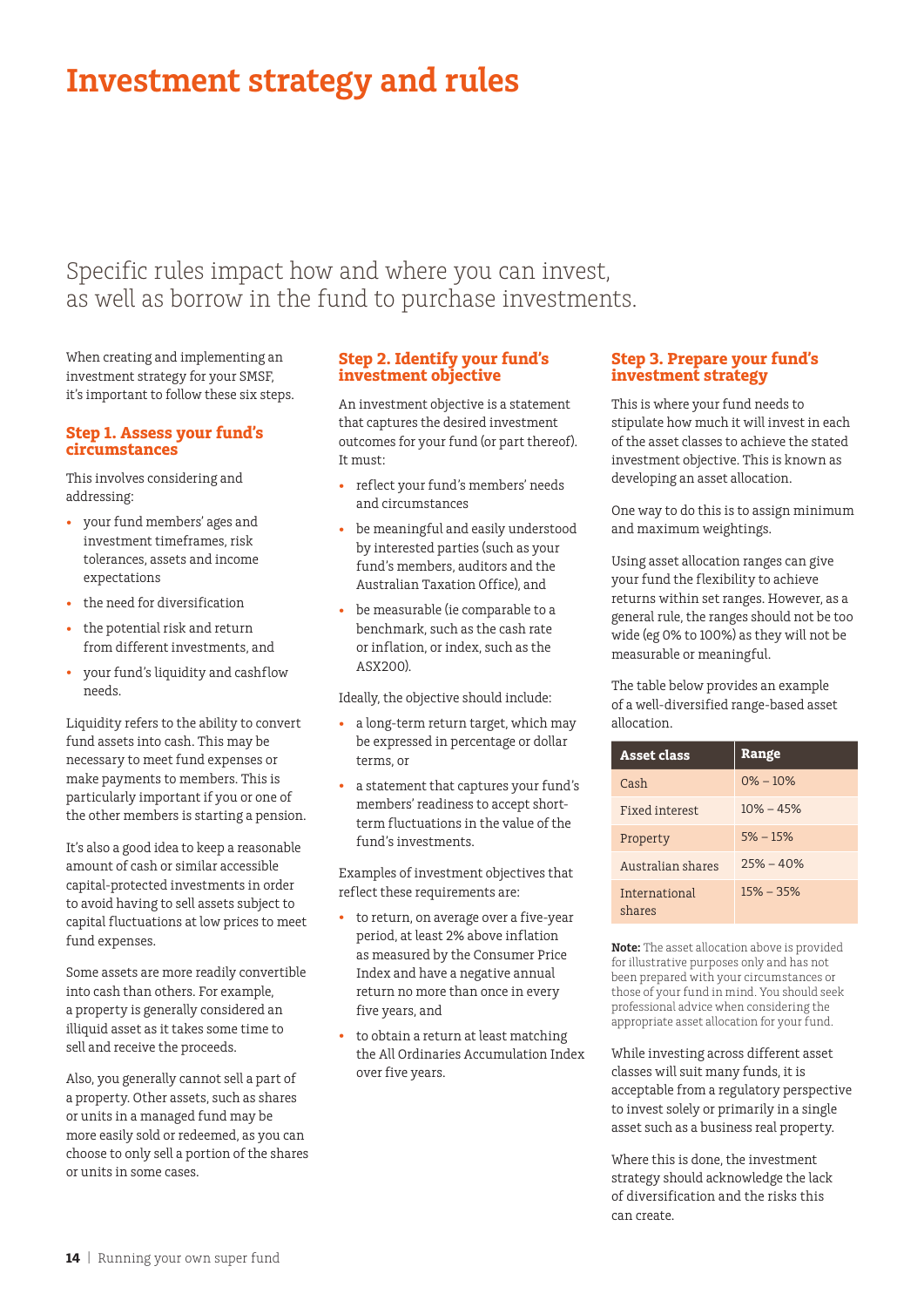It should also address what the fund plans to do to deal with the lack of asset diversity. For example, a fund could use the earnings from the single asset or new contributions to meet expenses and diversify the portfolio over time.

The investment strategy should also state that sufficient cashflow will be maintained to meet fund expenses, as well as make pension payments if a pension will be or has commenced.

#### **Step 4. Consider insuring your fund members**

You should think about whether your fund should take out life, total and permanent disability and income protection insurances on behalf of the members.

While there is no legal obligation to actually take out insurance, it must be documented that insurance was considered and the reasons for taking or not taking out the insurance.

To find out more about the types of insurance you can arrange in your fund and the benefits of doing this, see page 20.

### **Step 5. Accept and implement the strategy**

The next step is for you and your fellow trustees to meet, discuss and agree on the strategy for your fund and document the decision in the minutes of the meeting.

The minutes should include the names of your fund's trustees, the date of the meeting and where it took place, and a statement acknowledging that the investment strategy has been adopted.

It may be necessary to include an effective date if the strategy will apply from a date after the meeting. Ideally the minutes should be signed by all trustees.

Investments made after accepting the investment strategy must be consistent with the strategy.

If you want to make an investment in your fund that is inconsistent with the investment strategy, you should review and amend the investment strategy prior to acquiring the asset so the investment is consistent with the fund's investment strategy.

#### **Step 6. Review the investment strategy**

You also need to monitor the performance of your fund's investments and review the strategy on an ongoing basis.

This should be done at least once a year, but more frequent reviews are a good idea to ensure you are optimising your investments, and minimise the risk of mismanagement or fraud (which is generally rare but not unheard of due to the close nature of SMSF relationships).

When reviewing your investment strategy some things to consider include:

- have any members joined or left your fund
- have any members made significant contributions
- does your fund need to pay benefits to a member
- has a member's circumstances changed
- have there been significant movements in investment markets, or changes in the economic climate, and
- has there been (or about to be) a significant change in legislation?

If you answer YES to any of these questions, the investment strategy may need to be altered by working through steps 1 to 5 again.

In the case of significant changes in the superannuation legislation, you may also need to review your trust deed and update it.

A good SMSF administrator will assist you by keeping you up to date with changes, and may provide a deed updating service. It is important to remember though, that you (and any other trustees of your fund) are ultimately responsible for ensuring that the fund complies with any changes to legislation.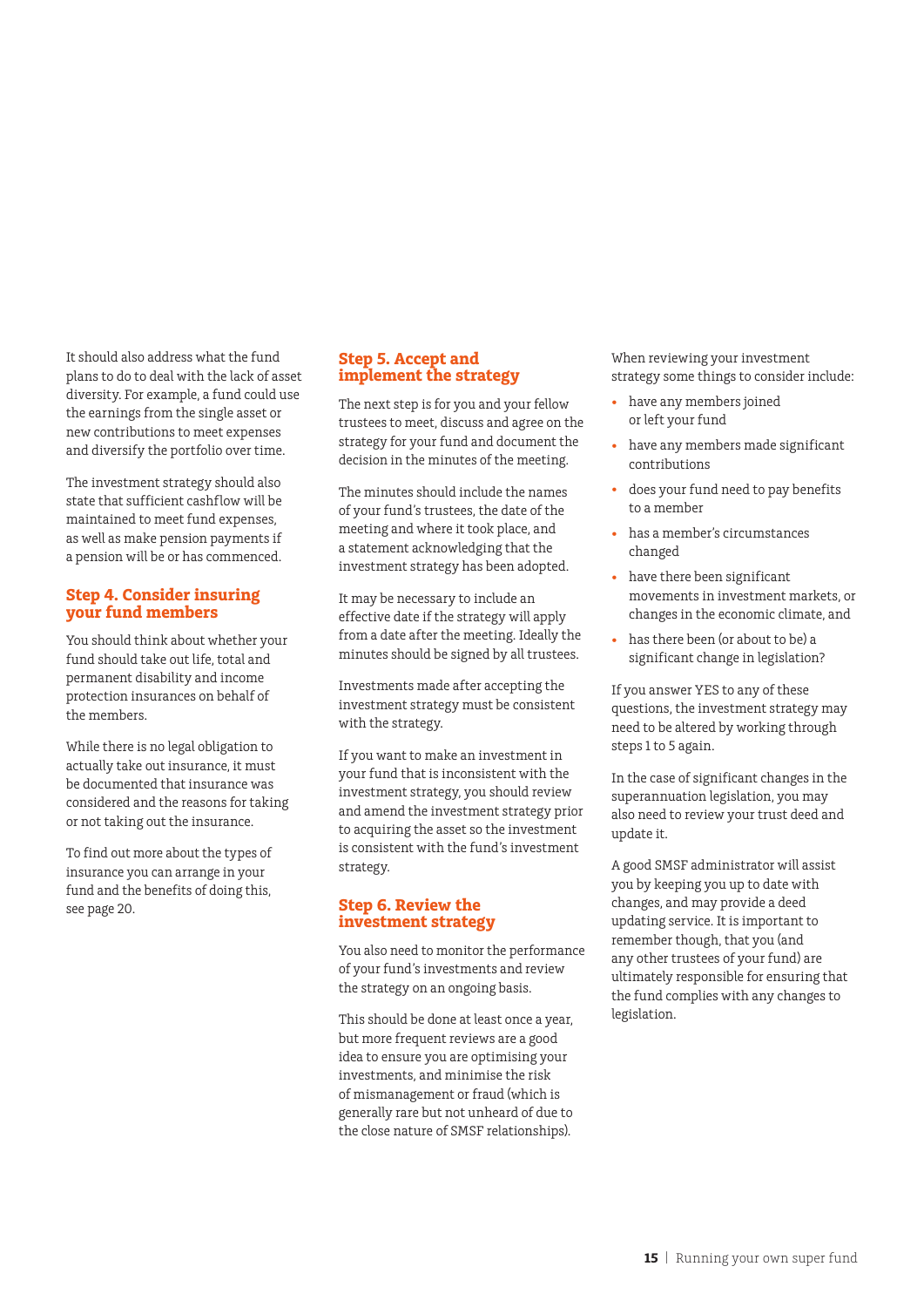### **Other key investment rules**

There are a number of investment rules that apply to SMSFs.

#### **The sole purpose test**

The 'sole purpose test' requires that all your fund's investments are made for the sole purpose of providing benefits for your fund's members upon their retirement or their beneficiaries if a member dies. Other ('ancillary') benefits can also be provided, such as total and permanent incapacity benefits or benefits for temporary incapacity, among others.

## **The related party transaction rules**

The general rule is that an SMSF cannot acquire assets from a member or other related party. There are limited exceptions to this rule including:

- business real property (eg a warehouse from which a business is run, either by yourself or another entity)
- listed securities (eg shares in companies listed on a stock exchange)
- units in widely held unit trusts (eg publicly available managed funds), and
- investments in a related party or other 'in-house assets' where the total value of all such assets doesn't exceed 5% of the total market value of the fund's assets.

The Australian Tax Office (ATO) has the power to 'look through' certain arrangements to see whether the related party transaction rules have been breached.

For example, if a member sells an asset that an SMSF cannot acquire from a related party to an unrelated party on the agreement that the SMSF acquires the asset, the ATO could deem that the related party transaction rules have been breached after looking through the arrangement.

Effectively such an arrangement could be seen as having been entered into to circumvent the rules.

Different rules also apply for tax purposes to related party investing by super funds.

Broadly, the types of investments that are not considered to be at arm's length for tax purposes include investments resulting from dealings where the parties are not dealing at arm's length, certain private company investments and nonfixed trusts.

Income from non-arm's length investments are taxed in the super fund at 45% rather than at the concessional rate of 15%.

### **Running a business in an SMSF**

Running a business through your SMSF could breach the superannuation laws.

Some guidance on 'carrying on a business in a self-managed superannuation fund' can be found on the ATO website.

The principal concern is whether the arrangement breaches the sole purpose test (see above).

Activities that provide a benefit, either directly or indirectly, to your fund's members or another related party would be considered inconsistent with the sole purpose test.

This is a complex area and each situation would be assessed by the ATO on a caseby-case basis.

If there is any uncertainty, it may be worthwhile applying for an ATO SMSF specific advice to understand the implications for your specific situation or obtain expert legal advice.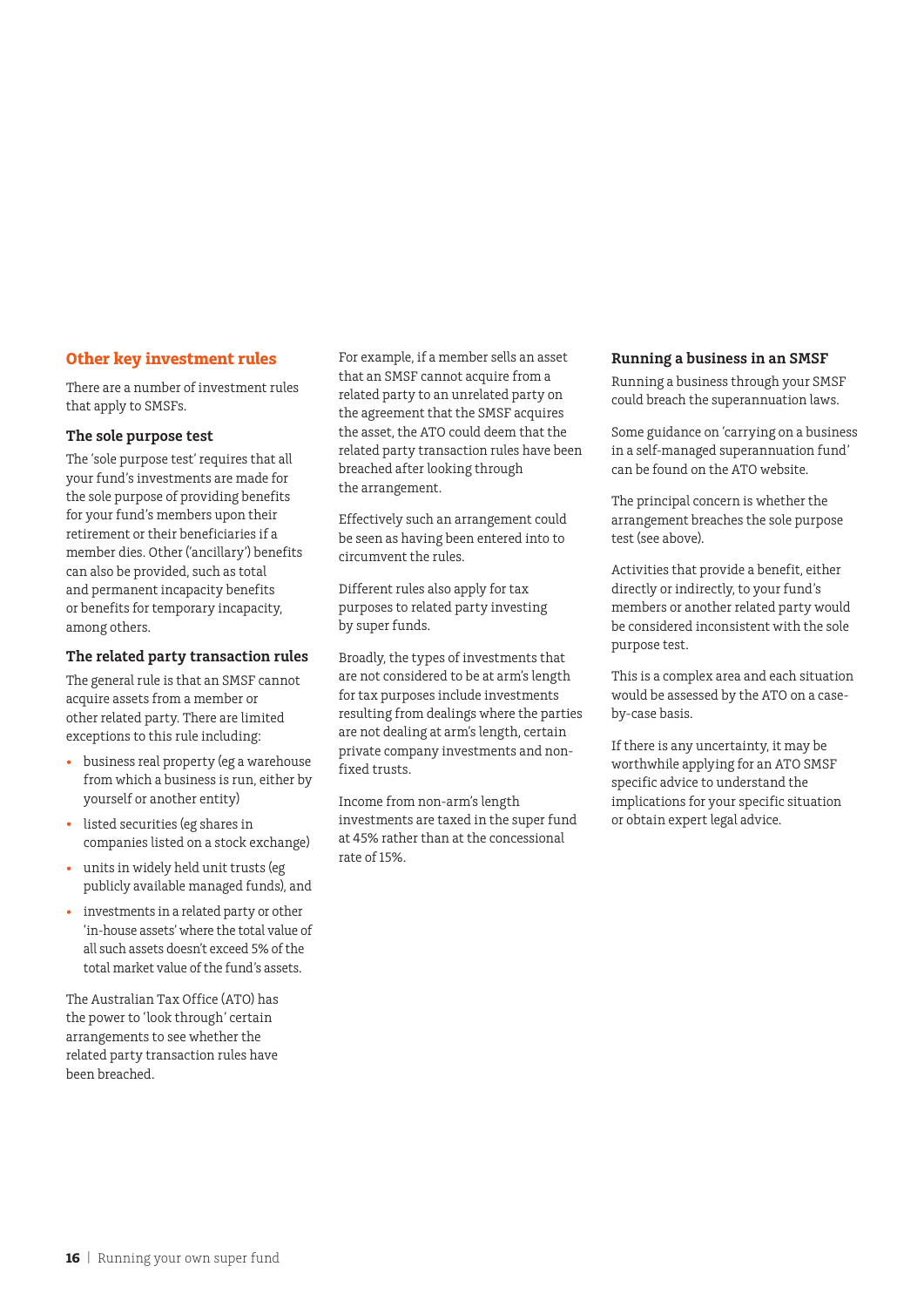#### **The 'in-house asset' rules**

Certain assets are classified as 'in-house assets' and include:

- a loan to a related party such as a member's private company
- an investment in a related trust, and
- a lease to a related party.

The legislation limits the total amount of in-house assets to 5% of the market value of the assets of the fund to ensure investments are made for the sole purpose of providing retirement benefits.

There are certain exceptions to the in-house rules. The most common one is business real property. For example, a commercial property which is owned by an SMSF can be rented to a related party and will not count as an in-house asset.

You must monitor the percentage of in-house assets on an ongoing basis and make any adjustments required.

#### **The arm's length rules**

All investments must be made on an arm's length (ie commercial) basis and reflect the market value for the assets regardless of who buys or sells the assets.

#### **The restrictions on providing financial assistance to related parties**

SMSFs cannot provide financial assistance to a member or other related party. Financial assistance is defined broadly and includes aid, help or a benefit. Examples may include:

- gifting an SMSF asset
- selling an SMSF asset at less than market value
- the SMSF purchasing an asset for a higher amount than market value
- forgiving a debt owed to the SMSF
- the SMSF satisfying a financial obligation on behalf of a related party, and
- allowing SMSF assets to be used as security for the benefit of a related party.

Channelling money through or conducting a transaction with other entities, such as a private company or trust, cannot be used to avoid the application of the rules.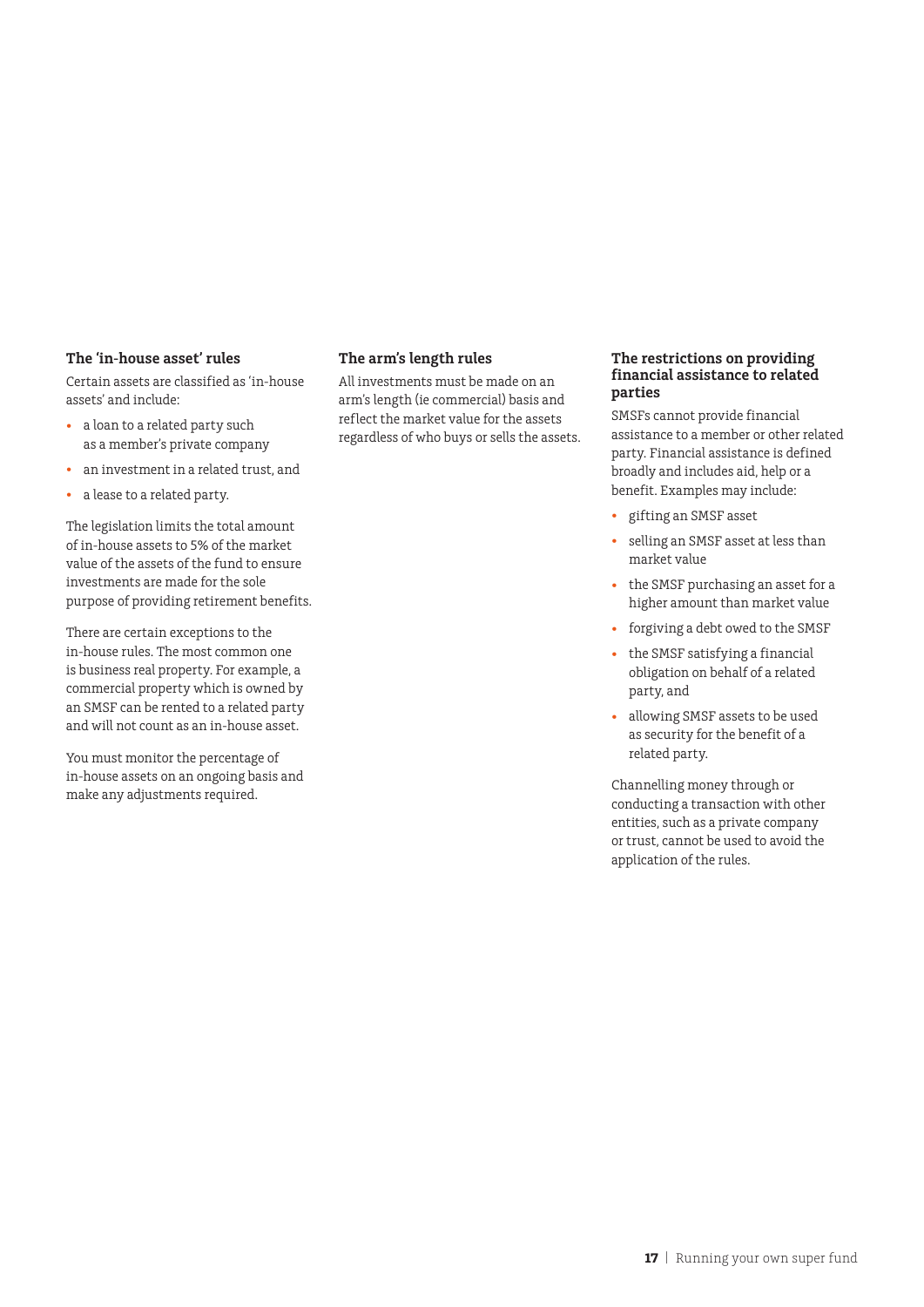# **Borrowing with an LRBA**

SMSFs can use a 'limited recourse borrowing arrangement (LRBA)' to buy assets such as shares and property that it currently doesn't have enough money to purchase outright.

This is a complex strategy and before your fund uses it, you should consider seeking professional advice.

# **How LRBAs work**

To establish an LRBA, your SMSF will need to take out a loan with a lender, usually a bank, and invest the borrowed money and some cash already in your fund in what's called a 'security trust'.

The security trust uses the money to purchase an eligible asset on behalf of your SMSF and the asset is held as security for the loan. The security trust has legal ownership of the assets, while beneficial ownership of the assets rests with your SMSF.

The loan agreement or contract must contain a condition that if your SMSF defaults on the loan, the lender can only access the asset securing the debt and no other fund assets. While this offers some protection for your fund's members, it also generally means banks will generally lend less than if you were to borrow to buy the same asset in your own name, where other assets could be accessed.

Once the LRBA is established, the SMSF:

- receives the income from the investment, which is taxable in the fund
- makes payments to the lender
- may be able to claim the interest and certain other expenses as a tax deduction, and
- has the right to acquire legal ownership of the asset when sufficient repayments have been made.

## **What assets can be acquired?**

SMSFs can only use an LRBA to purchase what is known as a 'single acquirable asset'. Examples include:

- a single property and the accompanying land
- shares of the same type (eg ordinary shares) in a single company at the same market value, and
- units in a unit trust that have the same fixed rights attached to them and at the same market value.

If an SMSF wants to use an LRBA to invest in a range of shares or unit trusts, a separate LRBA will need to be established for each company, share type or unit trust. However, the lender may take care of this administrative task for the fund.

Additional restrictions apply if an SMSF wants to use an LRBA to acquire an asset from a fund member or related party. In this scenario, the list of acquirable assets generally does not include residential property (which must be bought from the open market) and is limited to:

- business real property (eg a warehouse from which a business is run either by yourself or another entity)
- listed securities (eg shares in companies listed on a stock exchange)
- units in widely held unit trusts (eg publicly available managed funds), and
- investments in a related party or other 'in-house' assets where the value doesn't exceed 5% of the total market value of your fund's assets.

Also, importantly, the arrangement must be entered into for the 'sole purpose' of providing retirement benefits for the fund's members, or to their dependants if a member dies before retirement.

This generally means that the fund's members cannot derive any other benefits from the investment. For example, your fund's members and their relatives generally can't stay or live in a residential property acquired by your SMSF from a third party.

Often SMSF trustees want to borrow to buy an investment property, and renovate the property to improve its value. While this is possible, improvements to assets acquired under an LRBA are subject to some very important limitations.

Examples of improvements to assets acquired using an LRBA that would not be permitted include subdivision of vacant land, adding a residence to vacant land and renovations which convert the use of a property from residential to commercial.

Examples of acceptable improvements include renovating bathrooms and kitchens or converting a carport to a garage. Importantly, any improvements cannot change the character of the asset and cannot be funded using borrowed money. Other assets of the SMSF must be used to pay for these types of improvements.

Lenders may impose other limitations on their loan arrangements. Many will not lend for vacant land, for example. Maintenance and repairs of an existing property is generally permitted. Please speak to an SMSF specialist if you wish to know more about LRBAs and what is permitted.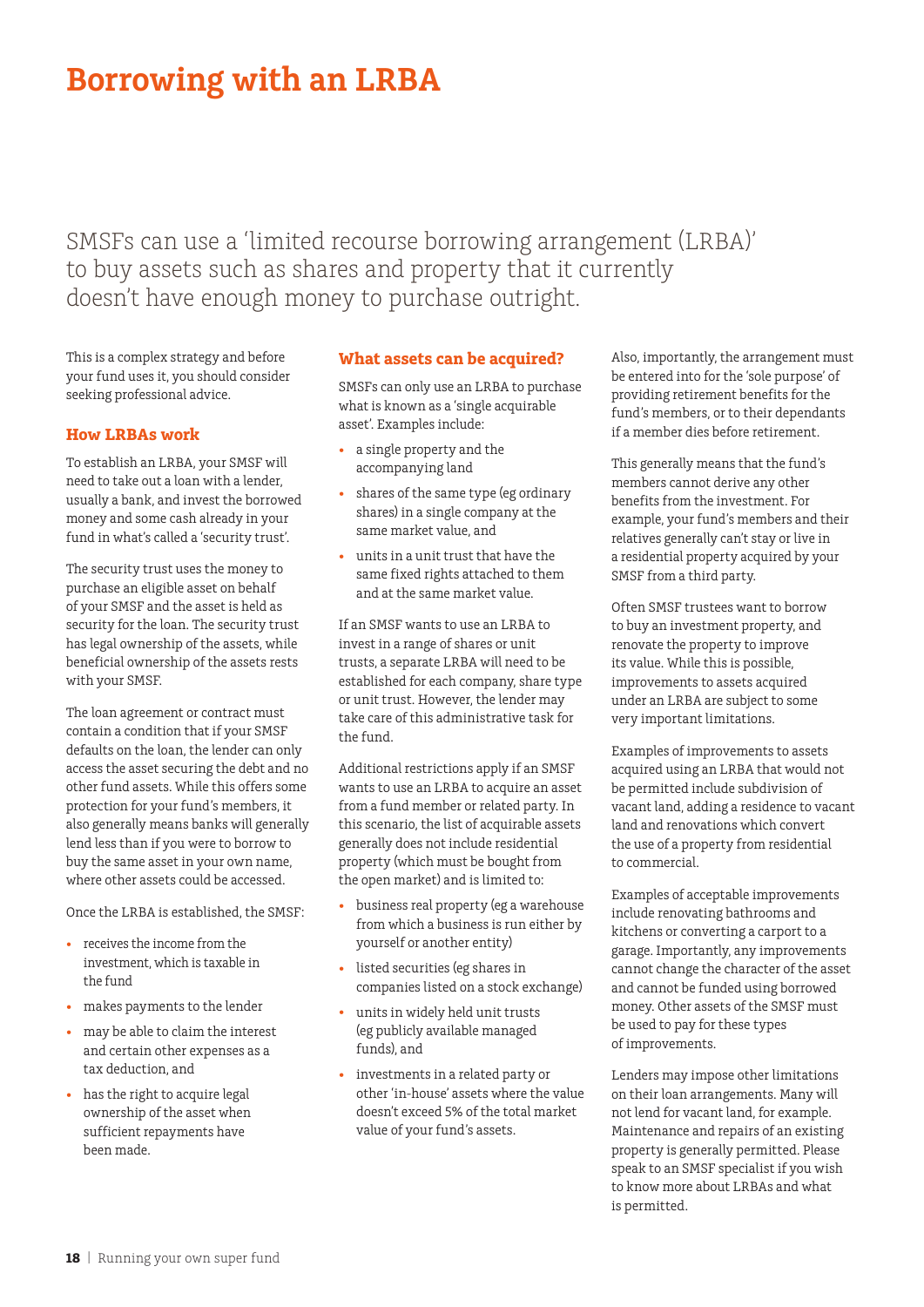#### **General tax considerations**

Income from the investment purchased with an LRBA will generally be taxable in the fund at a maximum rate of 15% (or 0% if the asset is being used to support the payment of a retirement phase pension from the fund).

Conversely, earnings from investments purchased personally are taxable at your marginal rate, which can be up to 47%**3**.

Borrowing in an SMSF can be more taxeffective than borrowing personally if the investment is positively geared (ie the income from the investment exceeds the loan interest and certain other expenses).

This is because the excess income will generally be taxed at a maximum rate of 15% in the fund, rather than your marginal tax rate.

Conversely, negatively geared investments can be more tax-effective if held in your own name. In this scenario, you'll receive more value for the excess tax deductions than your SMSF would if your marginal tax rate exceeds 15%.

But even if an investment is negatively geared at the outset, borrowing in super may still be a better option. This is because negatively geared investments may become positively geared over time. Also, regardless of whether the investment is positively or negatively geared, less capital gains tax will generally be paid on the sale of the investment if it is held in a super fund.

**Note:** There may be limits to the amount of interest that can be claimed as a deduction under an LRBA, as certain products may be considered to be 'capital protected' for tax purposes.

**3** Includes Medicare levy.

#### **Is borrowing to acquire an asset appropriate?**

Before your fund uses an LRBA to acquire an asset, you should be aware that:

- borrowing can magnify losses, particularly over the short term
- if the loan repayments and other eligible expenses exceed the income from the investment (ie the investment is negatively geared) and there is insufficient cash in your fund to cover the shortfall, your fund's members will need to make contributions, as the SMSF must meet its liabilities as these fall due
- these contributions will count towards the members' contribution caps
- there are often significant costs associated with setting up an LRBA, and
- penalties may be imposed if you don't comply with the rules and obligations.

Before your fund uses an LRBA to acquire an asset, you should think about whether:

- the strategy and its associated risks suits your fund's members' retirement goals, investment objectives and risk tolerances
- your fund will have sufficient liquidity to meet the ongoing costs
- your fund's members will have sufficient money outside super and capacity within their caps to add money to the fund if required to meet any cashflow shortages, and
- you are aware of what you need to do to avoid any compliance breaches.

If the strategy is appropriate, you should also take a number of steps before putting it in place. These include ensuring your fund's trust deed allows borrowing and the arrangement is addressed in your fund's investment strategy.

Your fund's members may also need to be insured so that money will be available to service or pay off the debt and pay out their account balances if they were to die or become disabled.

Insurance is particularly important if your fund intends to borrow to buy a single asset of significant value, such as property, where a forced sale may otherwise be required. However, care needs to be taken to ensure the insurance doesn't create a large liquidity problem for the SMSF, or is inconsistent with the law.

General insurance is also critical where real property is acquired by an SMSF. Real property needs to be insured for damage to the property, and third party indemnity insurance must be owned by the trustees of the SMSF in order to cover persons injured while on the premises. The SMSF trustees, as owners of the property, can be sued for personal injury claims.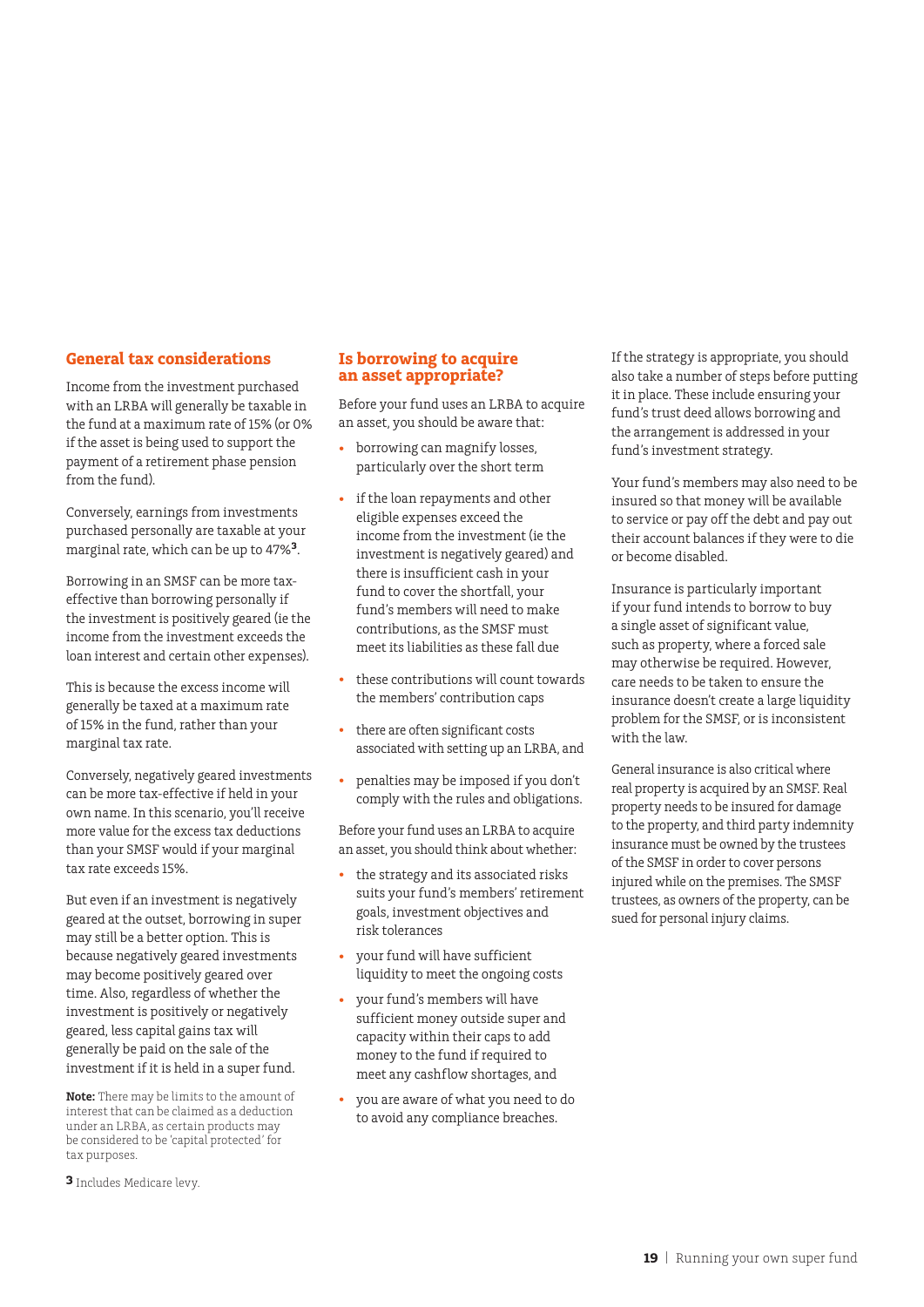# **Insuring in an SMSF**

If you need life, any occupation total and permanent disability (TPD) or income protection insurance, you may want to arrange for your SMSF to take it out on your behalf.

This could make the cover more affordable than insuring outside super, but it works a bit differently.

### **How it works**

In simple terms:

- the trustees take out the insurance on your behalf
- your SMSF owns the policy
- the premiums are paid by your SMSF
- the cost of the premiums is deducted from your super account, and
- you can make super contributions to cover some or all of the expense, although this is not essential so long as your super account has sufficient money.

If a claim is paid by the insurance company:

- the proceeds will be sent to your SMSF, and
- the value of the policy payout will be added to your super account balance.

You or your beneficiaries may then be eligible to receive some or all of your super and the options available depend on the type of insurance, your specific situation and the governing rules of your fund.

## **The benefits**

A key benefit of insuring in super is that premiums are deducted from your super account balance rather than being paid directly by you from your bank account.

This could be attractive if you currently can't (or would prefer not to) pay the premiums directly due to cashflow constraints.

Another benefit is that if you make super contributions to cover the cost of life and TPD insurance, you could benefit from concessions generally not available when buying these insurances outside super. For example:

- if you're an employee, you may be able to arrange with your employer to contribute some of your pre-tax salary into your SMSF, by establishing a 'salary sacrifice agreement', which will effectively enable you to pay for the insurance arranged by your super fund with pre-tax dollars
- if you make personal super contributions, you may be able to claim the contributions as a tax deduction, even when used by your super fund to buy insurance
- if you earn less than \$51,813**4** pa and you make personal after-tax super contributions, you may be eligible to receive a Government co-contribution of up to \$500 that could help you cover the cost of future insurance premiums, and
- if you have a spouse whose assessable income, reportable fringe benefits and reportable employer super contributions is less than \$40,000 pa and you make after-tax super contributions on their behalf, you may be able to claim a spouse tax offset of up to \$540 that could be put towards future insurance premiums for yourself or your spouse.

These concessions can make life and TPD insurance more cost-effective. This will usually also be the case if you increase the amount of cover to compensate for any lump sum tax that is payable on death and TPD benefits in certain circumstances.

You should be aware, however, that super contributions count towards the contribution caps (regardless of whether they are used to pay for insurance or make investments), so make sure you take into account your contributions caps before you add money to your super fund to pay for insurance.

**Note:** You can generally claim the premiums as a tax deduction if you take out income protection insurance outside super. As a result, the after-tax premium costs for income protection insurance will generally be the same within and outside super. The exception is where your income and concessional contributions exceed \$250,000 in 2017/18, in which case the after-tax premium costs for income protection insurance will be higher in super than outside super.

### **Life insurance**

If your SMSF takes out life insurance for you and you pass away, the value of the insurance proceeds that are added to your account must be paid either as a cash or in specie benefit (along with the rest of your super balance) to your eligible beneficiaries as a lump sum, a pension or a combination of both.

You can let the remaining trustees decide who will receive your super, or you can complete a nomination specifying who will receive the benefit on your death (see page 24).

**4** Includes assessable income, reportable fringe benefits and reportable employer super contributions (of which at least 10% must be from eligible employment or carrying on a business).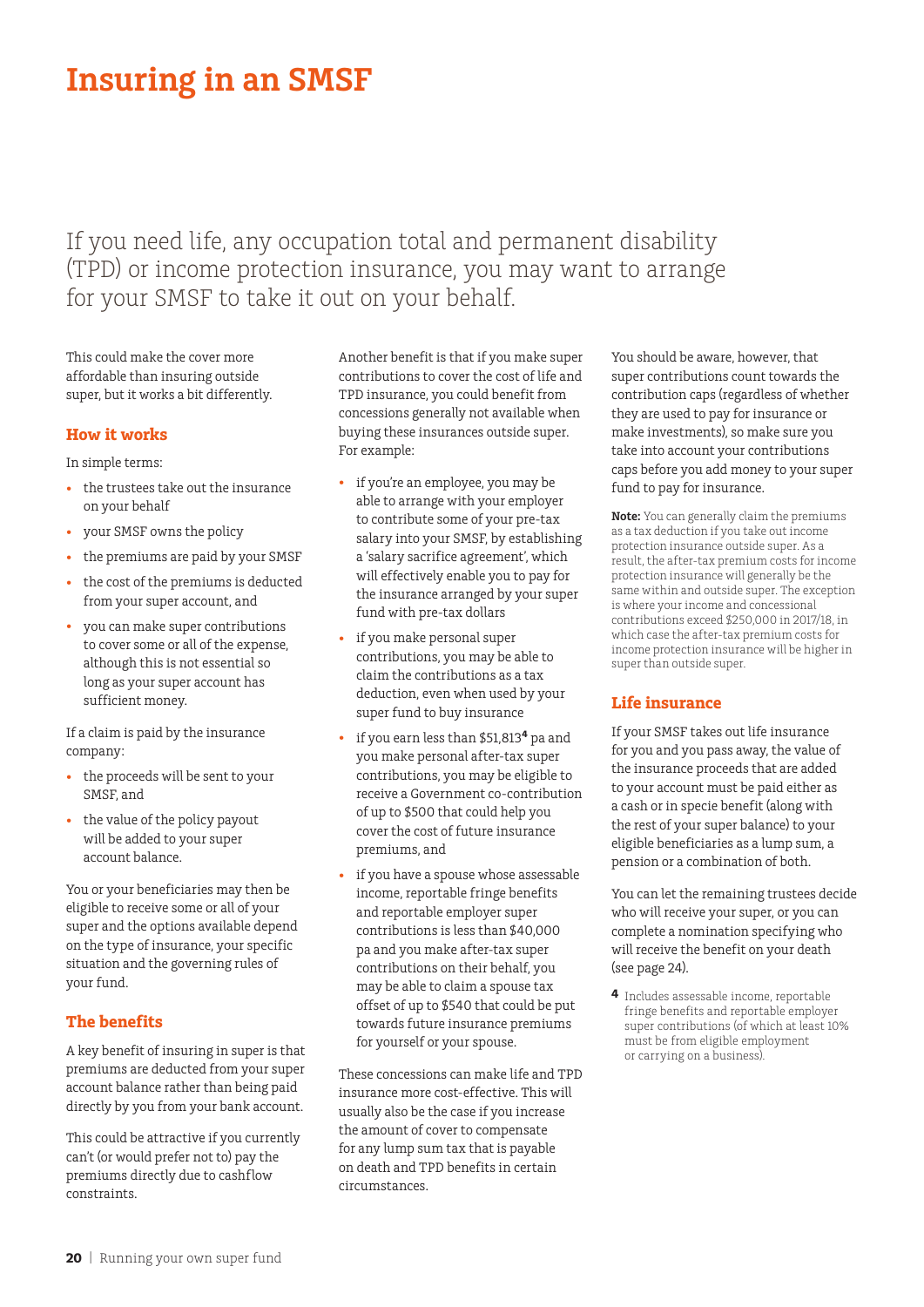#### **Total and Permanent Disability insurance**

If your SMSF arranges any occupation total and permanent disability (TPD) insurance for you and you meet the TPD definition in the policy, the insurance proceeds that are paid to your SMSF will be added to your super account. The payment from your super fund to you can only be made if you meet the definition of 'permanent incapacity' in superannuation law.

This definition requires you to be classified by two medical practitioners as being unlikely to be able to be employed again in 'any occupation' for which you are reasonably qualified by education, training or experience.

Accessing the money won't be an issue because the 'any occupation' policy definition is consistent with the 'permanent incapacity' legal definition. However, some TPD policies acquired by SMSF trustees prior to 1 July 2014 have a TPD definition that is different to the definition of permanent incapacity. A common example is policies that pay a benefit if you can't work in your 'own occupation' rather than 'any occupation' that may be suitable.

For these types of policies, you may not be personally entitled to receive the insurance proceeds on the happening of the insured event. However, the proceeds are usually credited to your account and are available to you on the happening of a future 'condition of release'.

**Note:** From 1 July 2014, it is not possible to purchase an 'own occupation' TPD policy in any superannuation arrangements (although policies owned before that date are now grandfathered).

#### **Income protection insurance**

If you are unable to work due to illness or injury, up to 75% of your pre-tax income will be paid to your fund. However, you will also need to meet the definition of 'temporary incapacity' under superannuation law before the money can be paid to you.

To meet this definition, the trustees will need to decide that you suffer from physical or mental ill-health that means you cannot be employed or self-employed but are not permanently incapacitated.

If you satisfy this requirement, the insurance proceeds must be paid to you as a non-commutable income stream. This is a type of income stream that can be paid by a super fund where the money generally can't be taken as a lump sum and the income payments are taxed at your marginal tax rate, plus the Medicare Levy.

In the rare scenario that you don't meet this definition, you will only be able to access your super as lump sum or pension if you meet one of the other relevant 'conditions of release'.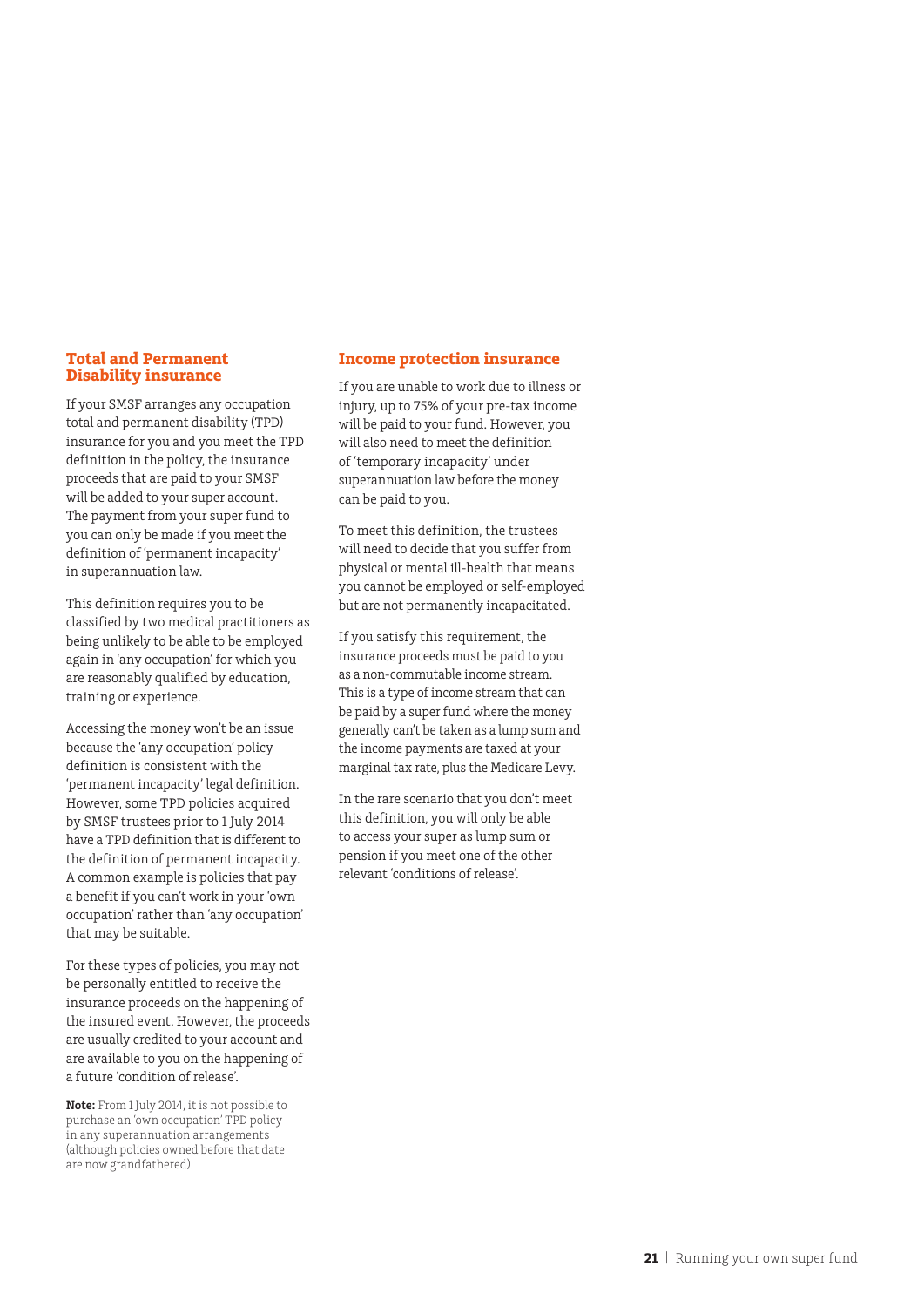# **Starting a pension**

# Some steps and rules need to be followed when starting a pension in your SMSF.

Paying a pension from your SMSF can enable your fund's members to receive regular and tax-effective income throughout their retirement.

A pension is generally commenced only when you reach your preservation age, retire on or after age 60, reach age 65, or meet another 'condition of release'. Here are ten steps to consider when starting a pension. While they sound complicated, a specialist accountant, financial planner or SMSF administration service can assist with this.

### **Step 1. Consult the deed**

Before paying a pension, you should arrange for a suitably qualified person to check and review your fund's trust deed to make sure it allows a pension to be paid.

Some older or poorly drafted deeds only permit lump sum payments.

Also, many deed provisions will influence when a pension can be paid, who can receive a pension and how pensions are to be operated and administered.

## **Step 2. Put request in writing**

The member who wants to start a pension must make a request, in writing, that the trustees start paying a pension to them.

The request must indicate the pension's intended start date, the level of income required and the frequency of pension payments.

The member must provide the trustees with a Tax File Number declaration and details for the bank account into which the pension is to be paid.

The member should also consider completing a death benefit nomination for their super (see page 24).

#### **Step 3. Validate and record request**

The trustees need to validate the request by ensuring the member has satisfied one of the relevant 'conditions of release'. They then need to record in the fund's minutes that a valid request to start a pension has been received and a resolution has been made to pay the pension.

## **Step 4. Issue a PDS**

The trustees must consider whether they need to provide a Product Disclosure Statement (PDS) if they have not already done so. Some legal firms have created a generic PDS that can be amended for specific circumstances.

### **Step 5. Register for PAYG**

Broadly, the trustees must then register for 'pay as you go' (PAYG) withholding tax if the pension is to be paid to a member under age 60. This must be done before the first pension payment is made.

The trustees must also complete a 'PAYG payment summary – superannuation income stream' form if they withhold tax from a member benefit payment.

If a payment summary is issued, the trustees also need to lodge a PAYG withholding payment summary statement with the ATO by 14 August for the previous financial year.

Lodgement of payment summaries and PAYG withholding reports may be done electronically using the ATO's secure data exchange software.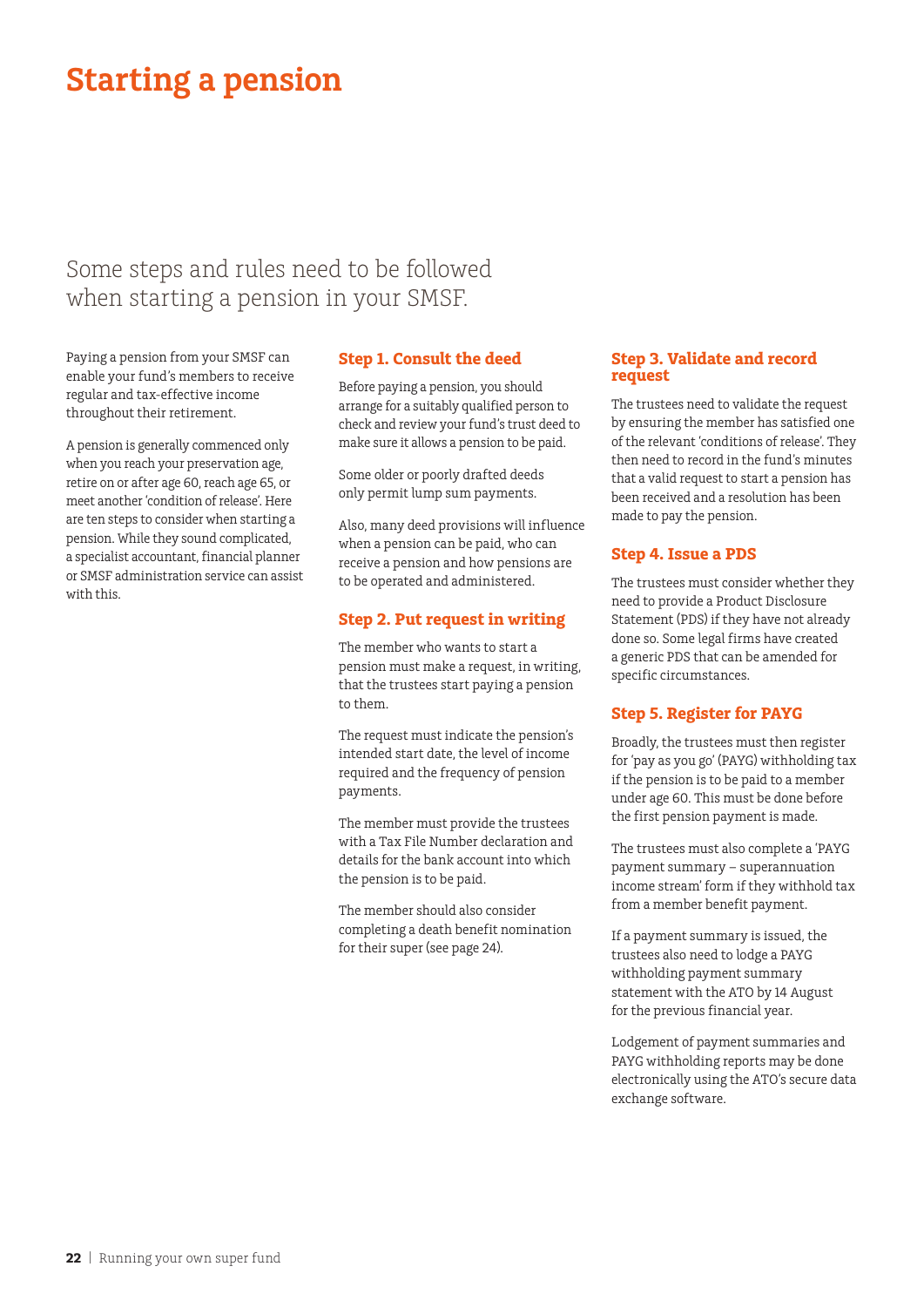#### **Step 6. Determine market value**

The trustees must then determine the market value of the assets supporting the pension on the day the pension commences.

When determining the asset value of the member's account balance, the trustees must also account for all income and contributions received during the year.

#### **Step 7. Determine components of the member's account**

The tax-free and taxable components of the member's account must be determined at pension commencement and this proportion needs to be applied to each pension payment where tax is payable.

If the recipient is 60 years or older and their pension payments are therefore not taxable, the components of the member's account must still be calculated and recorded as they are relevant for death benefit lump sum payments that may be made in the future.

#### **Step 8. Review investment strategy**

When starting a pension, it is important to review your fund's investment strategy to ensure it reflects the member's retirement needs and adjust the strategy if necessary (see page 14).

Members will often need to hold more cash in the pension phase than in the accumulation phase in order to meet pension payments and other liabilities.

It's important that the actual investments reflect the objectives and investment strategy.

When changing investments, the objectives and strategy should be amended to ensure consistency.

#### **Step 9. Select segregated or non-segregated method**

Your fund may be able to use the 'segregated' or 'unsegregated' method to determine the proportion of the fund's income that is exempt from tax. The trustees should decide which option best suits their fund's needs and situation before they start the pension.

A specialist accountant or SMSF administrator can assist you to understand how these strategies work and which is right for your fund, as well as ensure that your fund's strategy is correctly managed for tax purposes.

#### **Step 10. Start the pension**

The trustees then need to start paying the pension.

The member must be notified in writing of the applicable minimum payment as well as the tax-free amount.

If the member is under 60, the trustees may need to withhold tax from the pension payments.

Deadlines apply to making the payment of the PAYG to the ATO.

The dates that the payments are due will depend on how much tax has been or is expected to be withheld from members in a financial year.

Finally, the trustee must ensure all the requirements of a super pension are satisfied for the entire financial year.

#### **Note**

From 1 July 2017, there is a limit on how much super you can transfer to 'retirement phase' during your lifetime. This is known as the 'transfer balance cap' and in 2017/18 it's \$1.6 million. This cap will be indexed in future years.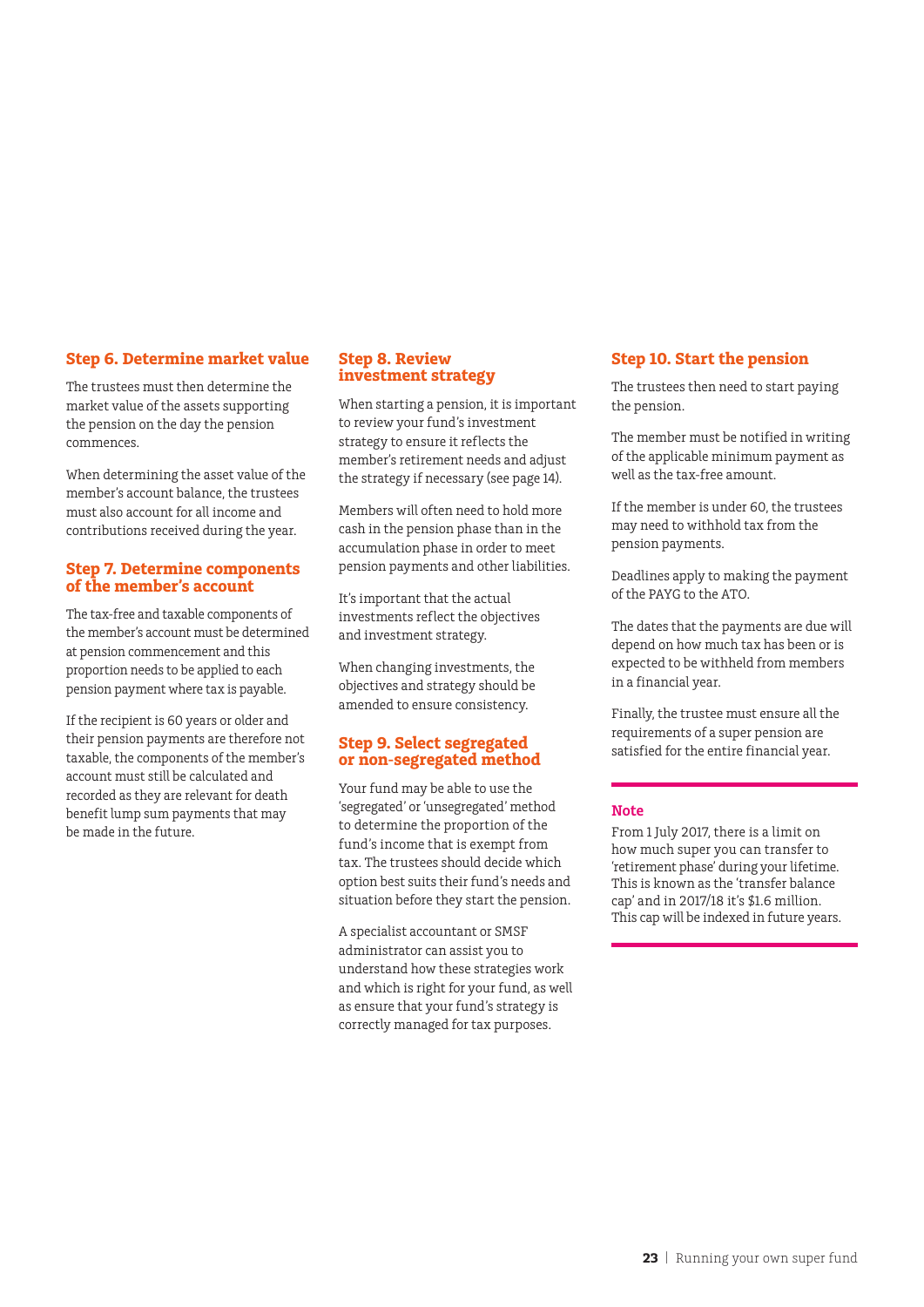# **SMSFs and estate planning**

# There are some unique rules, obligations and opportunities for SMSFs when paying death benefits.

When an SMSF member passes away, the list of potential beneficiaries, payment options and taxation treatment of the payments is essentially the same as an ordinary retail super fund.

Also, like other super funds, the trustees generally have the discretion to decide how and to whom a death benefit is paid unless certain legal arrangements exist or are put in place before the member's death (see below).

There are, however, some key differences in the way death benefits can or need to be dealt with in an SMSF, as well as some unique obligations and opportunities.

# **Ways to remove trustee discretion**

#### **Reversionary nominations**

Like other super funds, it is possible to nominate for certain beneficiaries to automatically continue to be paid an income stream when the original income stream recipient passes away.

Commonly, this occurs in the case of spouses. Where this occurs, the deceased member's account balance is transferred into the name of the surviving spouse within the SMSF, where it becomes a death benefit pension.

Many SMSF trust deeds provide that reversionary nominations take precedence over any later nominations, at least in relation to the value of that income stream.

It should be noted, however, that some trust deeds provide that a later binding death benefit nomination (see below) would override not only earlier binding nominations, but also reversionary nominations.

Care should therefore be taken to fully understand the rules that apply to the particular SMSF.

#### **Legally binding death benefit nominations**

For SMSFs, the superannuation laws do not impose the same requirements regarding binding nominations or directions that apply to other funds.

If allowed for in the SMSF's governing rules, it's possible for a binding nomination to bind the trustees to the type of benefit to be paid, as well as who will receive the benefit.

For example, a member could bind the trustees to pay an income stream on their death to an eligible dependant, such as a spouse.

It's important the binding death benefit nomination exactly follows the rules of the particular SMSF that specify what's required for the nomination to be binding on trustees following a member's death.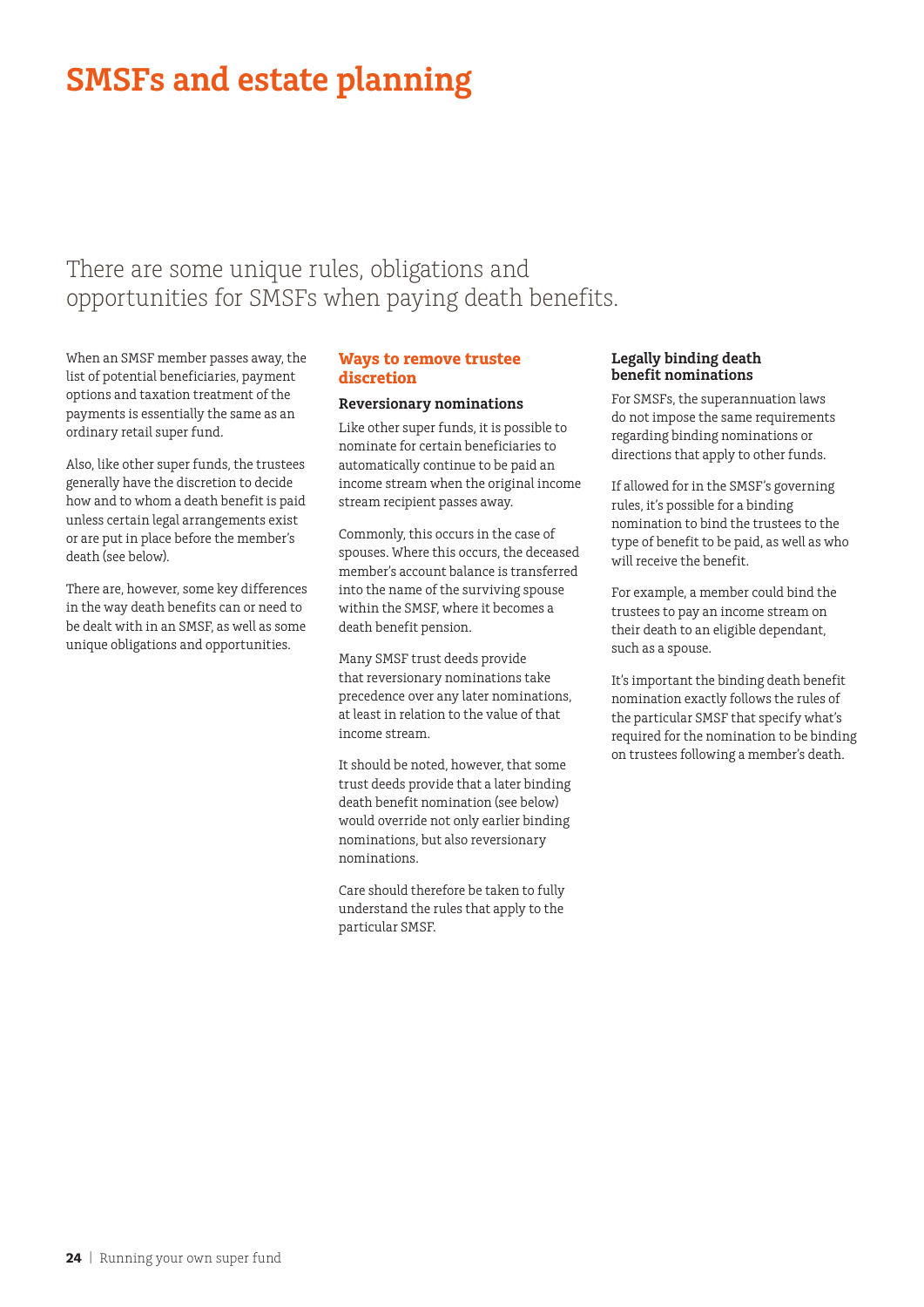#### **Contingent nominations**

Specific nominations can be incorporated into the trust deed of the SMSF, as part of the fund rules.

This type of nomination provides a greater certainty they will be paid in accordance with the deceased member's wishes. For example, a member may choose to leave 100% of their superannuation to their spouse.

Additional clauses can then provide that in the event of the death of the spouse before the member, 100% will go to alternative beneficiaries – usually the adult children of the deceased or the estate to establish a testamentary trust.

In other words, a contingency can be put in place should part or all of the original nomination fail for some reason.

This contingency option is not available in binding death benefit nominations offered by other super funds. Instead the nomination must be amended to accommodate changes in circumstances.

#### **Discretion or certainty**

While the arrangements outlined above can provide greater certainty, flexibility can be important, depending on your fund member's needs and circumstances.

This could include, for example, members who have children whose tax-dependency status can change, or where there are potential creditors or anticipated challenges to the estate.

With discretion, the trustee(s) can determine the best approach at the time of death by taking into account:

- the potential tax treatment of the payments
- how the estate will be divided, and
- the beneficiaries' circumstances at the time.

If this path is taken, careful planning is required to ensure the governing rules have clear trustee succession rules (including allowing the executor to step in for a deceased member) and just as importantly, clear voting rights.

Also, the member needs to be comfortable that the persons acting as trustees will act in the best interests of the potential dependants.

#### **Note**

When deciding which types of death benefit nomination to complete, it is important to take into account the impact of the 'transfer balance cap' and a range of other issues that are beyond the scope of this guide to discuss in any detail. You should also seek professional advice.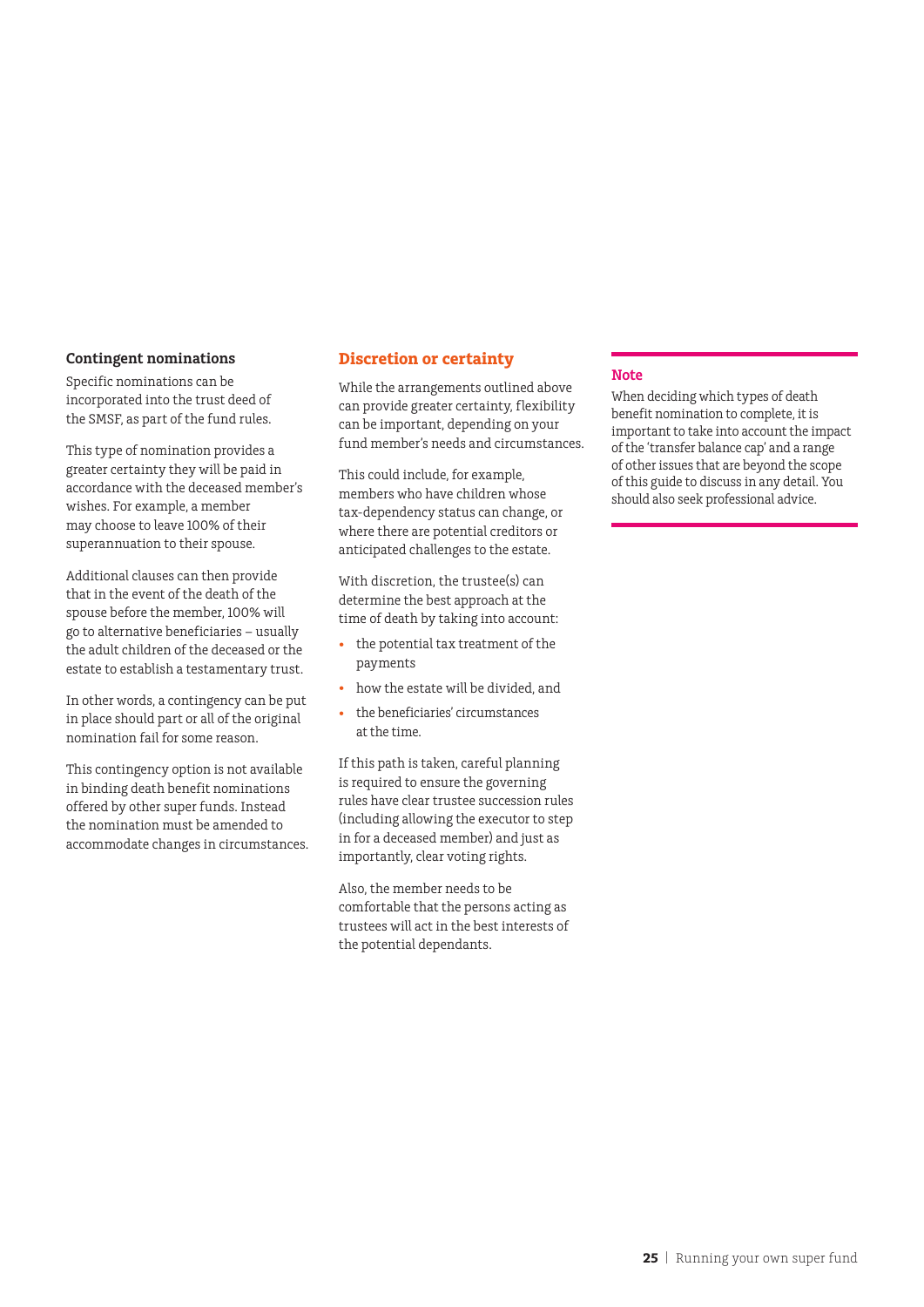# **Your notes**